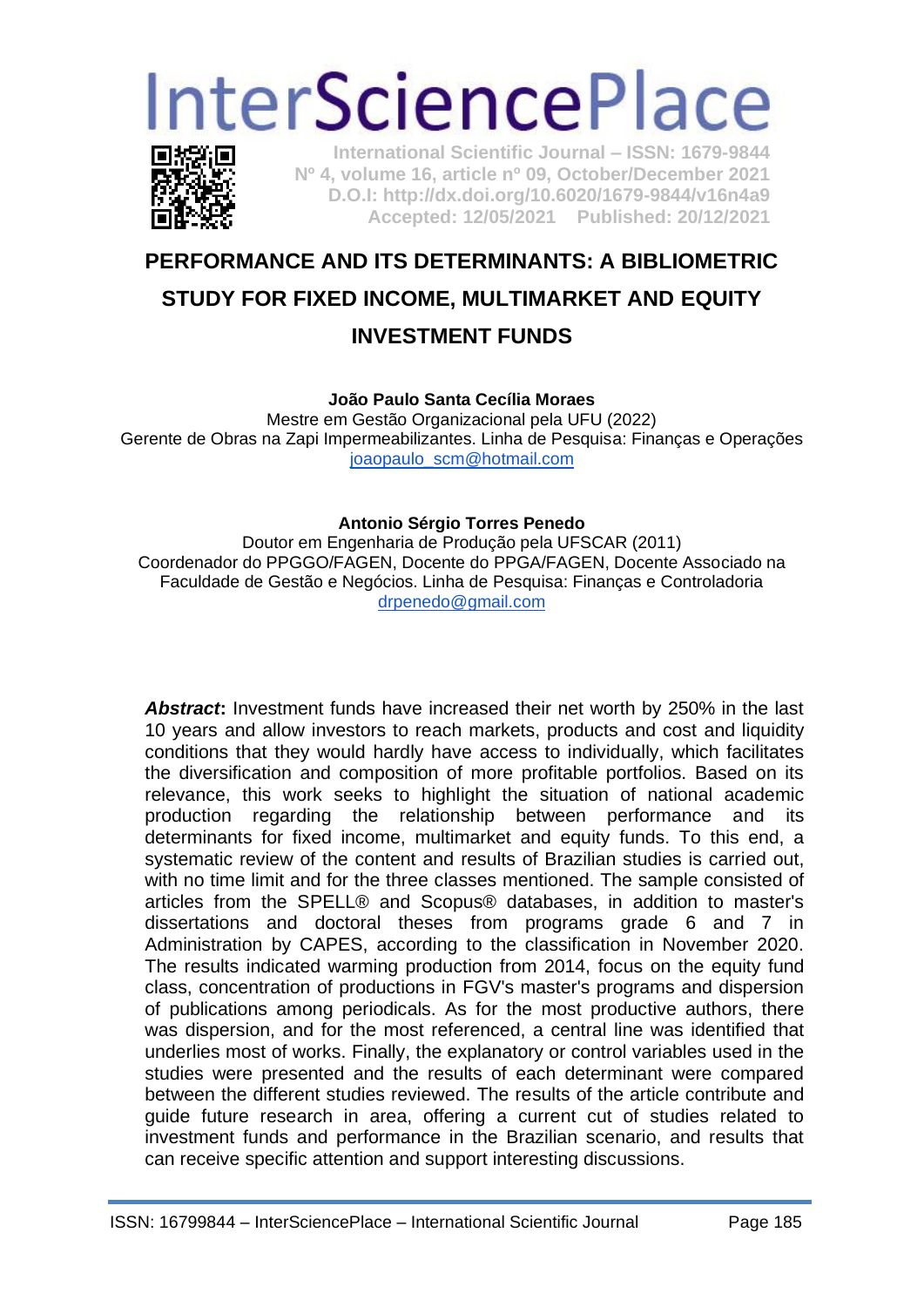**Keywords**: Performance, performance's determinants, systematic review, investment funds.

### **1. INTRODUCTION**

The Brazilian investment fund industry has increased its net worth by 250% in the last 10 years, almost reaching R\$6 trillion in November 2020 (ANBIMA, 2020a). According to Varga & Wengert (2011), aspects related to taxation and tax savings contributed to its evolution.

The development of this market made it possible to offer products with different strategies and, since Rosenhek (2002), investment fund classes such as fixed income, multimarket and shares are studied separately with the objective of better understanding their behavior and performance predictability. According to the author, in 1984 the first Fixed Income Funds were created in Brazil and in 1993 the Free Portfolio Share Funds appeared. In addition, Malaquias & Eid Júnior (2014) cite the prominence of hedge funds in the early 2000s, given the similarity of strategy in relation to well-known hedge funds in other countries.

Investment funds allow investors to reach markets, products and cost and liquidity conditions that they would hardly have access to individually, which facilitates diversification and the composition of more profitable portfolios (MILANI; CERETTA, 2013; VARGA; WENGERT, 2011; FONSECA ET AL., 2007). The investor, therefore, can opt for both direct access to funds and the search for professional management in search of know-how benefits, safer returns and lower volatilities (MENDONÇA JÚNIOR; CAMPANI; LEAL, 2017).

From the evolution of the relevance of investment funds in the national economy, there was a greater interest on the part of researchers in the subject, especially from 2014. As indicated by Oliveira, Saito and Domingues (2020), when there is an intensification of production academic research on a topic, there is the positive side of the sum of contributions to what is already available in research sources, however, "it makes it difficult and demands more time to achieve the structuring of its results and advances produced".

In view of the above, the research problem of this work consists of what situation is the national academic production with emphasis on the relationship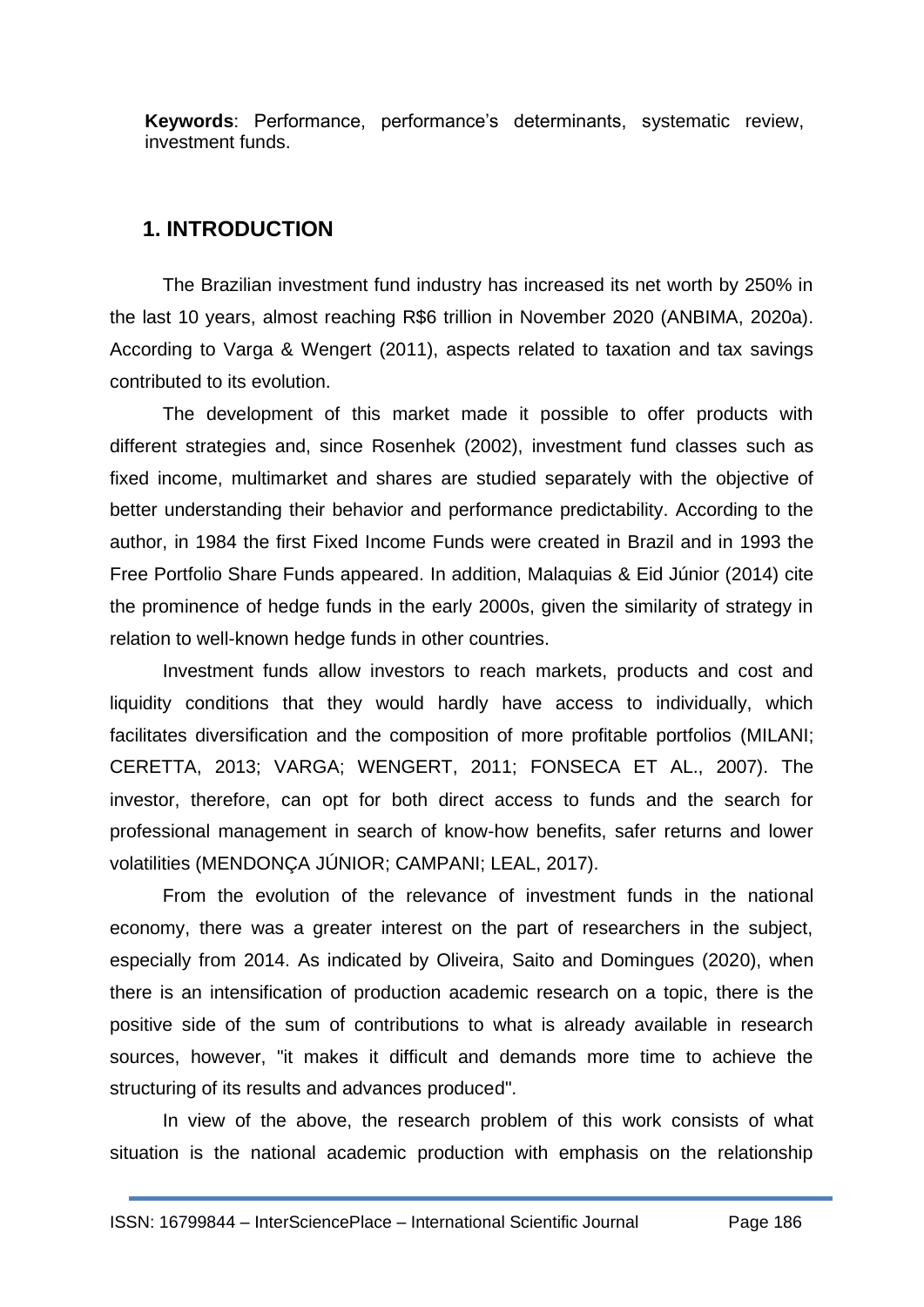between the determinants of the performance of Brazilian fixed income, multimarket and stock investment funds and their respective performances. The research motivation starts initially from the relevance of investment funds for capital movement in the Brazilian economy, but also from the exploration of this important existing gap, which is the absence of bibliometric studies on this topic.

The general objective of this article, therefore, is to provide a systematic review of the content and results of Brazilian studies, with no time limit, with an emphasis on the relationship between the performance of fixed income, multimarket and Brazilian equity investment funds and their determinants. Based on this, specific objectives are established: to identify relevant characteristics of the reviewed sample and to highlight points of convergence and divergence in the literature for the development of future works.

To carry out the work, publications of national authorship were explored both in journals and in master's and doctoral programs in administration, with grades 6 or 7. To compose the sample, SPELL® and Scopus® repositories were used to search for articles scientific journals, and electronic libraries of large educational institutions for dissertations and theses. The three basic laws of bibliometrics were also applied: Lotka's law, Zipf's law and Bradford's law; in addition to the identification of the documentary evolution on the subject, the production by periodicals or institutions, which are the most studied investment fund classes, the most productive authors, cocitations, studied variables, saturation of the topics covered and opportunities based on the compiled results.

The results of the article contribute and guide future research in the area, offering a current cut of studies related to investment funds and performance in the Brazilian scenario, and results that can receive specific attention and support interesting discussions. The systematic review itself and its research refinement structure should also be considered a contribution, given the absence of works with this nature in the national literature.

The rest of the work is divided into 5 sections, the next being the theoretical framework, which addresses the capital market and investment funds, and the next, the methodological procedures. The fourth section presents the results of the systematic literature review and the fifth section presents the final considerations, summarizing the research findings.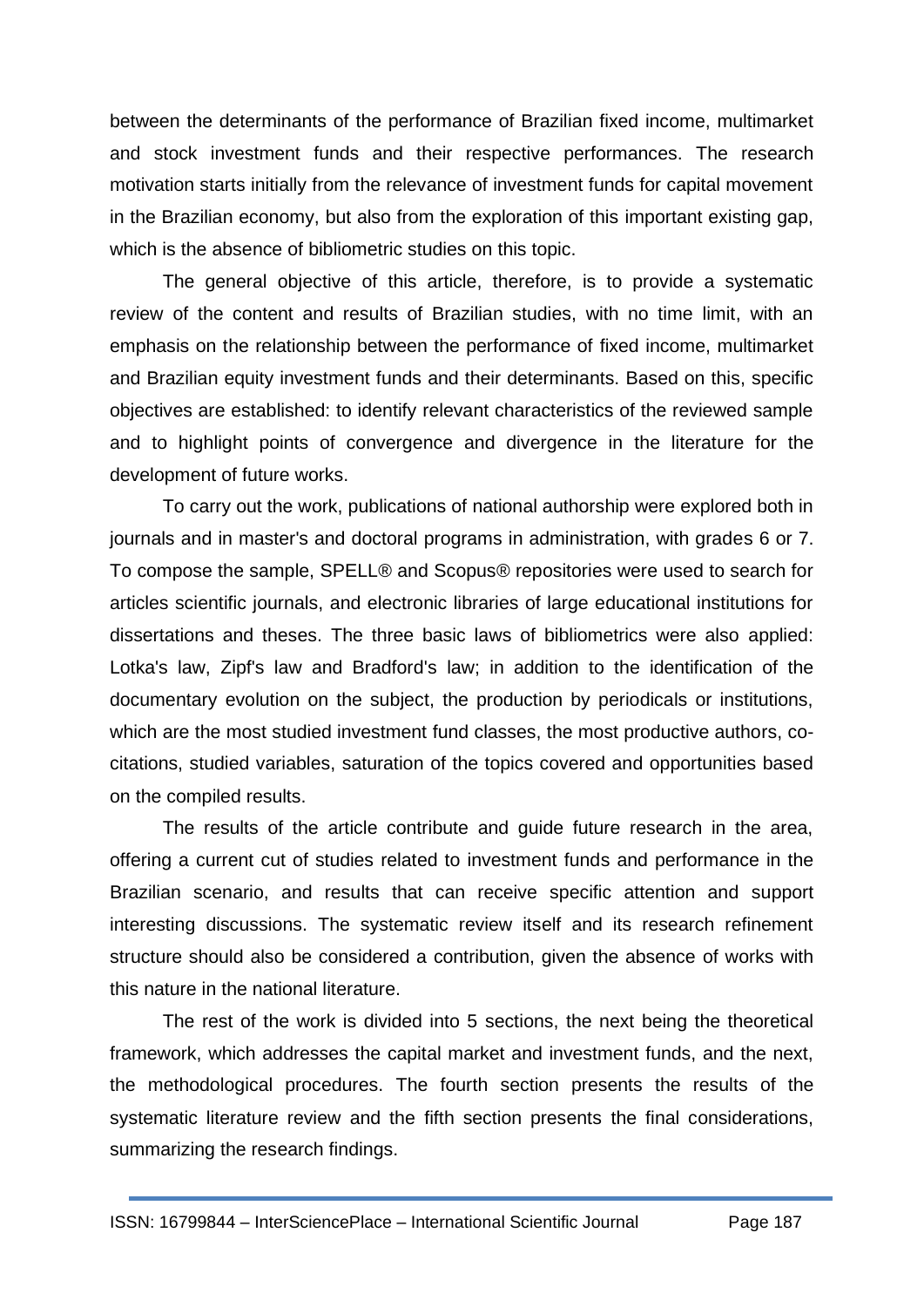## **2. CAPITAL MARKETS AND INVESTMENT FUNDS**

Even amid the uncertainties of the national economic scenario, the Brazilian capital market will end 2020 with the second largest fundraising since 2014, behind only 2019 (ANBIMA, 2020b). Year after year, this market has been consolidating with increasingly solid numbers and, with the exception of 2015, when there was a 20.8% decrease in funding through emissions, compared to 2014, all the following years showed significant increases of 3.5% in 2016, almost 63% in 2017, 21.1% in 2018 and more than 73% in 2019, reaching the mark of BRL 432 billion (ANBIMA, 2020b).

In November 2020, IPO and follow-on share issues reached a volume of BRL 99 billion raised in the year. The number represents the biggest mark so far, surpassing by 10.3% the entire volume raised by variable income in 2019. The raising of variable income also showed strength due to the considerable increase in its operations in the year to November/20 – 25, 7% increase compared to the same period of the previous year - (ANBIMA, 2020b). The drops in the Selic rate, closing the year 2020 at 2.00%, the lowest historical mark (BCB, 2020), encourage investors to migrate investments to variable income, given the low-return trend in fixed income investments (GERTH , 2020). In this sense, ANBIMA's Capital Markets Bulletin of November 2020 confirms the interruption of the gradual evolution that fixed income had been showing in its funding since 2015, showing a 37% drop in 2020 compared to the same period in 2019 (ANBIMA , 2020b).

However, Gerth (2020) emphasizes the need for careful analysis that investors must have in choosing the manager to which they will allocate their resources, since in his study of 1,669 active Brazilian equity funds, despite showing that there are good managers available in the market and that they manage to obtain positive abnormal returns on their investments, found a high probability of the investor finding bad managers, who generate funds with negative and persistent abnormal returns. The author also adds that to reduce this risk, the investor should opt, if possible, for exclusive funds with a minimum entry ticket of R\$ 5 thousand.

Brazilian investment funds, together, totaled in November 2020 almost BRL 6 trillion in the composition of their net worth (ANBIMA, 2020a). The number represents an increase of 250% in 10 years. From 2015 onwards, the equity evolution of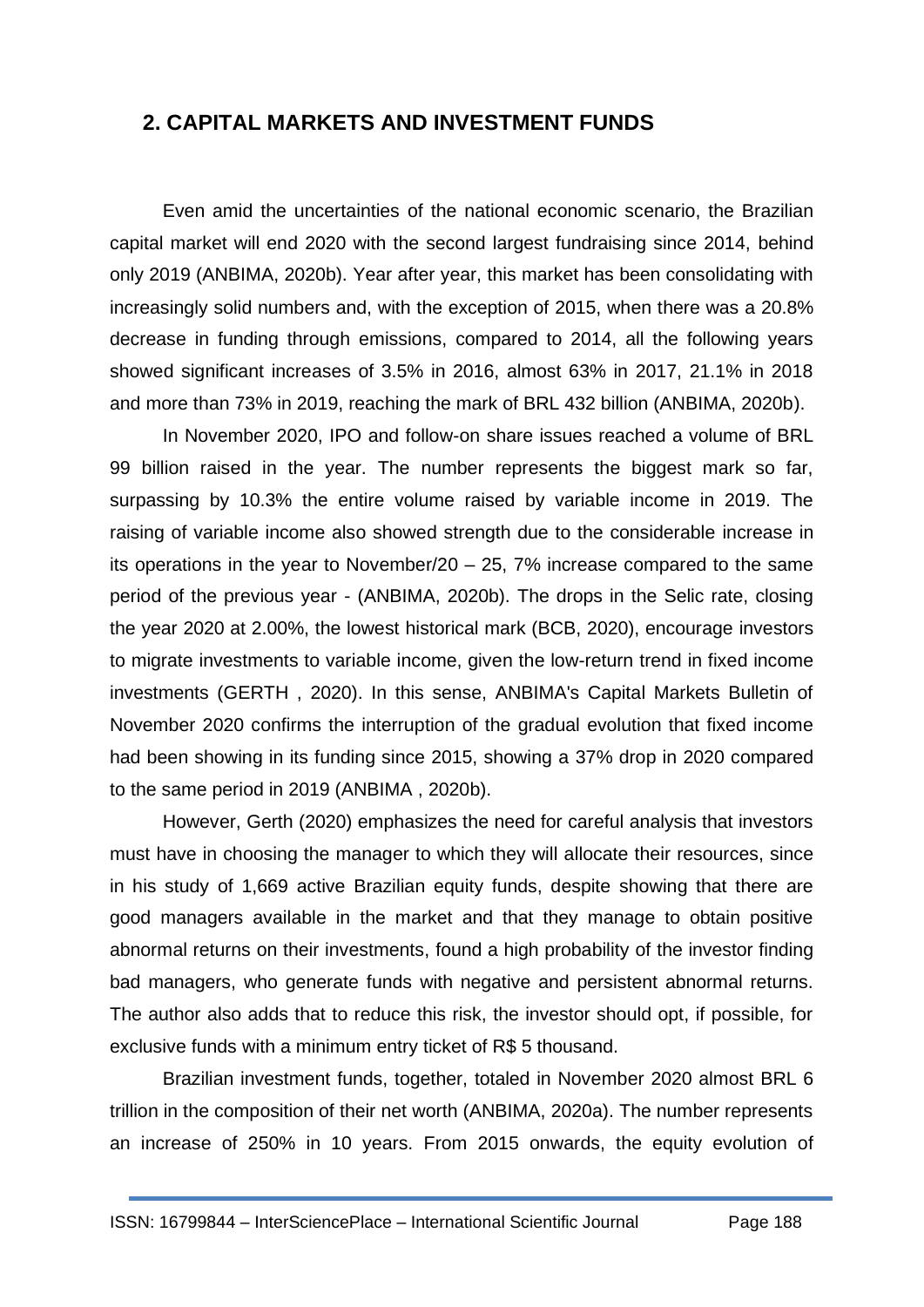investment funds averaged 15.26%, slowing down in 2020 due to the impacts of the COVID-19 pandemic, but still maintaining growth, recording 7.09% until November 2020 (ANBIMA, 2020a).

The most representative equity among investment funds is fixed income, reaching an average of 45.6% in the last 15 years. However, as of 2017, their equity evolution has been showing successive declines year after year, reaching only 1% in November 2020 compared to December 2019 (ANBIMA, 2020a). Equity funds, on the other hand, showed the highest proportional growth in PL between 2017 and 2019, however, their representativeness in the total composition of the general PL of investment funds registered in November 2020, in the amount of R\$ 563.7 billion, is even more than 2 times smaller than the PL of multimarket funds and almost 4 times smaller than the total equity of fixed income funds (ANBIMA, 2020a). In this context, the strength of fixed income and multimarket investment funds stands out as the most representative in terms of financial volume in the Brazilian capital market, and equity funds as the ones that have been showing the most relevant proportional evolution of PL.

In November 2020, the fund industry accounted for 21,704 different investment funds, of which almost 50% were multimarket funds. Fixed income funds, which in 2006 represented 28.6%, represented in November/20 only 12.4%. Despite the equity concentration in fixed income funds, the supply of funds in this class is lower than the supply of equity and multimarket funds (ANBIMA, 2020a). In addition, fixed income funds have been showing a net outflow of resources in the last 3 years, unlike the other two mentioned. While equity funds accounted for the last 4 years of average fundraising in the order of BRL 55.4 billion/year, multimarket funds recorded an average raising of BRL 64.1 billion/year in the last 5 years (ANBIMA, 2020a). ).

The Brazilian capital market has contradictory evidence regarding the effectiveness of active management, but even so, it indicates opportunities for managers to be able to add value, questioning their informational efficiency (MALAQUIAS; EID JUNIOR, 2014). In a study with 107 multimarket funds, these authors found that managers manage to add value, however, the costs incurred to obtain abnormal positive returns do not reach investors, being retained in the managing institutions themselves. These results are in agreement with what has already been exposed by Jensen (1978) and Fama (1991) in relation to the Market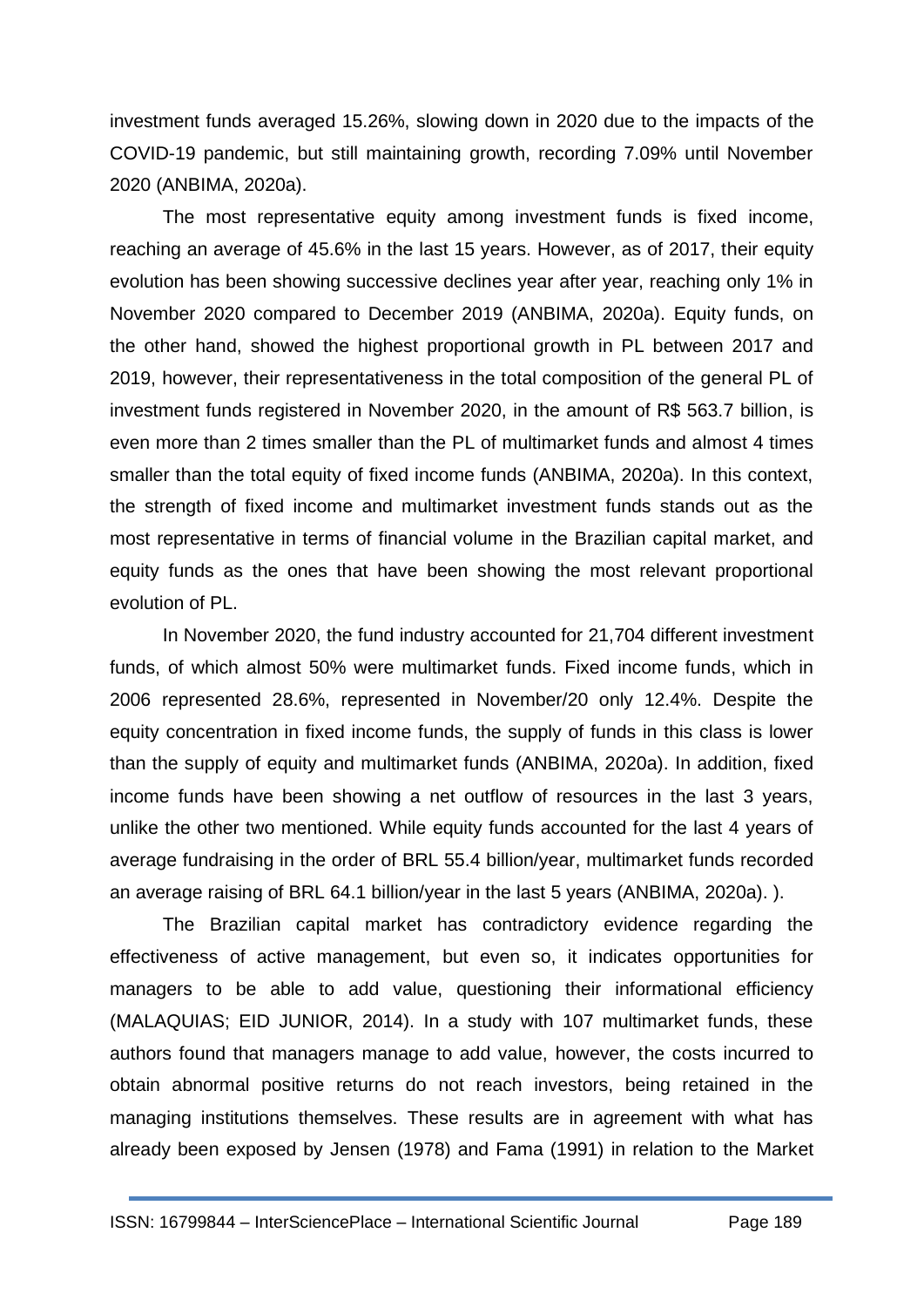Efficiency Hypothesis (HEM), where they say that the costs necessary to obtain superior performance based on publicly available information "do not pay".

The national academic literature on the theme "performance of Brazilian investment funds and its determinants" has a reasonable amount of work, however, the contradictions in the results permeate its discussions. Examples of this are the different evidence found between the works as mentioned by Malaquias and Eid Júnior (2014) for active management, and other variables such as administration fee, size and age of the fund, characteristics of the administration and the fund's clients, investment and performance fee. This last variable showed evidence of a positive influence on the performance of investment funds (SILVA; MALAQUIAS; PEIXOTO, 2020; BASTOS et al., 2016; MATOS; PENNA; SILVA, 2015; OLIVEIRA; SOUSA, 2015; MALAQUIAS; EID JUNIOR, 2015; 2014; MILAN; EID JUNIOR, 2014), negative influence (BORGES JUNIOR; MALAQUIAS, 2018; PAZ; IQUIAPAZA; BRESSAN, 2017) and inconclusive results (BORGES JUNIOR; MALAQUIAS, 2019; MENDONÇA JÚNIOR; CAMPANI; LEAL, 2017; OLIVEIRA FILHO, 2007).

## **3. METHODOLOGICAL PROCEDURES**

This research is a bibliometric review, because, according to Araújo (2006), it consists of scientific research on the production of knowledge on a given subject and provides possibilities for future studies to deepen the theme. In addition, the bibliometric review contributes to broader and more detailed analyzes and comparisons based on scientific techniques for the treatment and interpretation of data (GIL, 2007).

The article explores the three laws of Taugue-Sutcliffe (1992): Lotka's law, Zipf's law and Bradford's law. The first measures the productivity of researchers in an area of knowledge, the second measures the frequency of occurrence of certain words in order to form an automatic index with the topic addressed, and the third identifies the productivity of journals and institutions within the subject of interest. . In addition to these, analyzes of document evolution, citation analysis, especially cocitations, and specific analyzes of the content of the reviewed articles are carried out,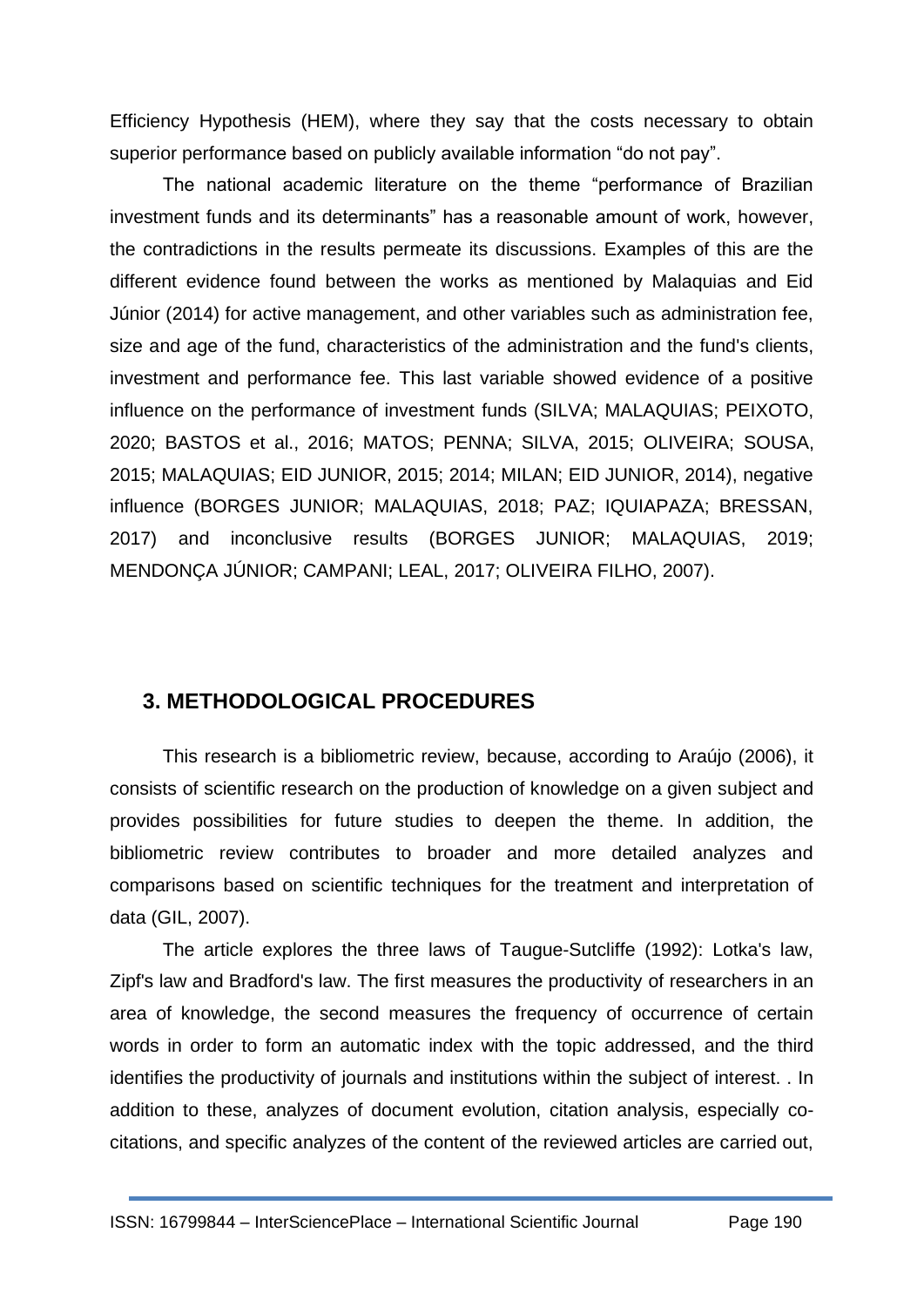to be detailed in the next section.

This research can be considered of an applied scientific nature, since, according to Trujillo Ferrari (1982), it theoretically contributes to the planning of new research and to the theoretical understanding of the subject studied. The approach used is qualitative, characterized by the non-use of statistical instruments in data analysis. According to Zanella (2013, p. 95), the qualitative "originates in anthropology and uses inductive methods, aiming at discovery, identification and detailed and in-depth description". The author also adds that qualitative research is useful in determining what is and why it is important.

In relation to its objective, the research is exploratory and descriptive, given the "objective of providing an overview of a given fact" (GIL, 2007, p. 27) and interest in seeking to know the reality studied, its characteristics and its problems (GIL, 2007, p. 27). ZANELLA, 2013). According to Gil (2007), exploratory research often has the role of initiating a broader investigation, contributing to the delimitation and clarification of the chosen topic and, thus, offering a product that can be investigated through more systematized procedures.

As for the procedures for data collection, the research is bibliographic. According to Gil (2007), this type of research is developed from the use of materials already prepared and with analytical scientific rigor, mainly from books and scientific articles. As the main advantages of this method, Gil (2007, p. 50) cites the fact that it "allows the researcher to cover a much wider range of phenomena than he could directly research" and "is indispensable in historical studies".

Still addressing the data collection procedures used, Gil (2007) emphasizes the care needed by the researcher in obtaining the data so that his research does not increase the errors of the base used and, consequently, compromise the quality of the research. In this sense, and in order to eliminate possible bias in the data sources used, SPELL® (Scientific Periodicals Electronic Library) and Scopus® repositories were explored to search for scientific articles, and electronic libraries of Fundação Getúlio Vargas (FGV), Universidade de São Paulo (USP), Federal University of Rio de Janeiro (UFRJ), University of Vale do Rio dos Sinos (Unisinos) and Álvares Penteado School of Commerce Foundation (FECAP) for dissertations and theses.

The search for articles, dissertations and theses was based on the interest of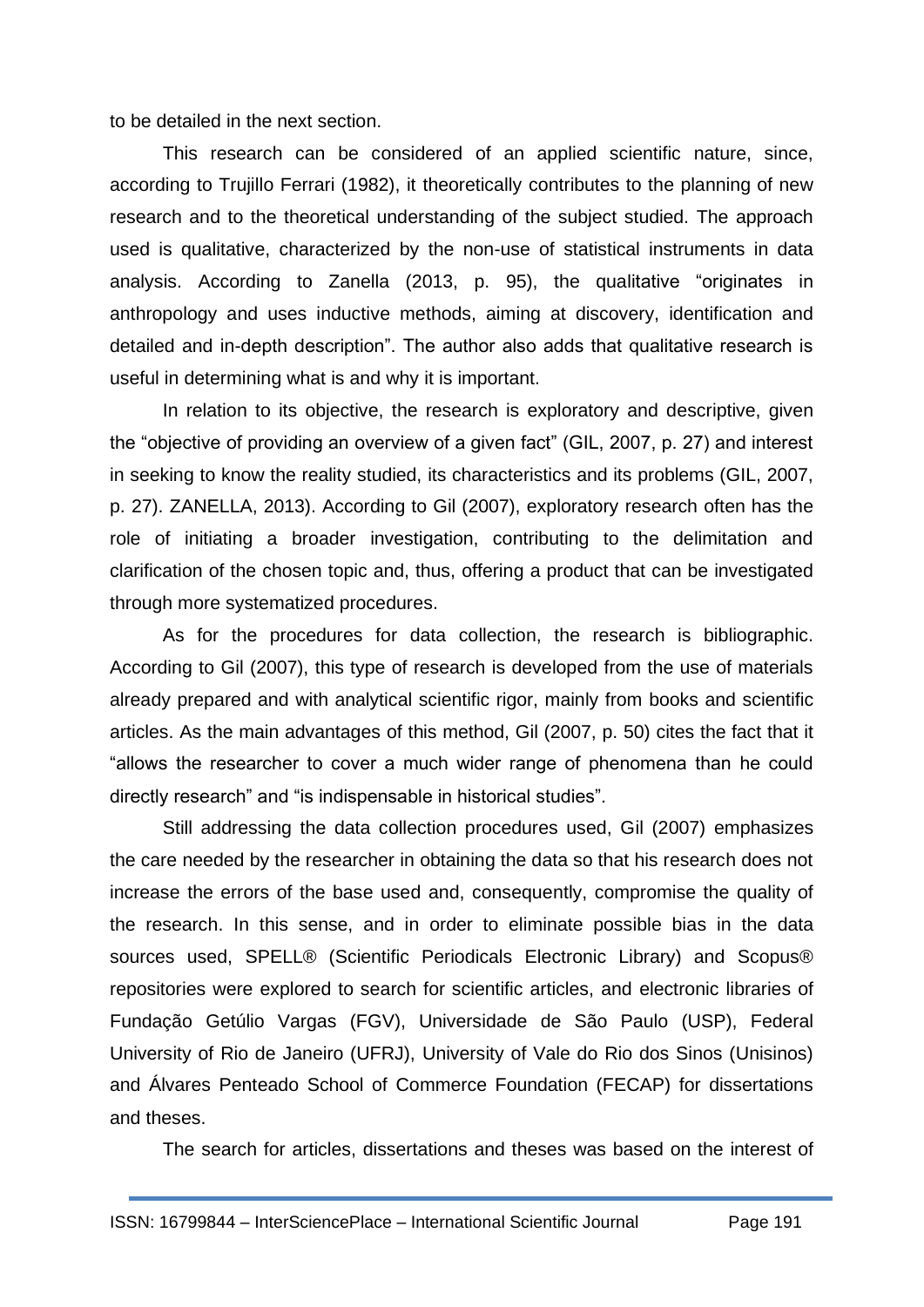systematically reviewing the national literature and, based on that, presenting the cut of all relevant national academic production related to the topic. For the articles, temporal cut-off and journal classification metrics were not established, and all the results obtained by the search were kept in the review. For dissertations and theses, the grade 6 and 7 master's and doctoral programs in administration by CAPES were selected as a starting point, according to the classification in November 2020. orientation works with potential relationship with the objectives of the current research were identified. The criteria for research refinement and selection of scientific productions were applied to both articles and dissertations and theses.

The search was initially divided into 2 to search for articles, dissertations and theses, given the different repositories to be explored. To review the articles, the SPELL® and Scopus® databases were accessed in the month of September, between the dates 09/10/2020 to 09/16/2020. The research identified 1,821 records in the SPELL® and Scopus® databases that had the words "investment funds" or "investment funds" in the abstract. By removing all records that were not articles, the number was reduced to 1,256. To direct the objective of the study, the search for the words "performance" or "performance" was included in the abstract of the articles, in addition to limiting the sample to Brazilian funds, which reduced the numbers to 285 and 86 articles, respectively.

From the 86 selected articles, duplicate works were excluded (3) and a new refinement of the information was carried out with the search for the words "fund" and "performance" or "fund" and "performance" in the keywords and title of the articles. The option to use the word "fund" in English for funds was due to the fact that some articles are titled or with their keywords in English, and others use the word Fundo, in the singular, or Fundos, in the plural. To maintain the work in the sample, it should have the two words within the searched fields. After that, 46 articles remained in the sample. Finally, the abstracts were read to maintain only the articles that emphasized the explanation of performance by the influence of determinants on the return of Brazilian investment funds.

For theses and dissertations, the electronic libraries of Fundação Getúlio Vargas (FGV), University of São Paulo (USP), Federal University of Rio de Janeiro (UFRJ), University of Vale do Rio dos Sinos (Unisinos) and Álvares Penteado School of Commerce Foundation (FECAP) between 11/01/20 to 11/03/20. Some works were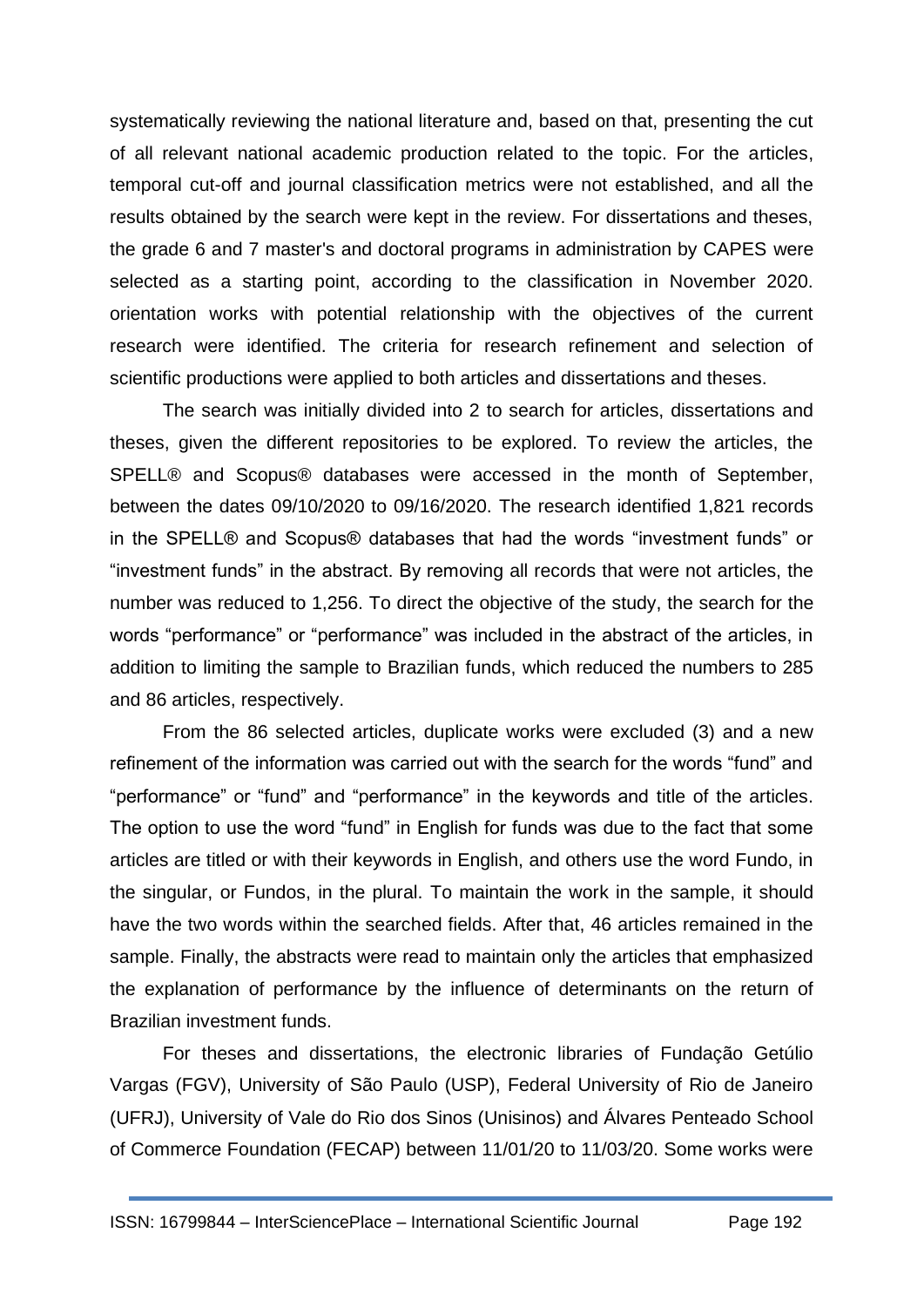not available in the repositories and, therefore, works were requested from the libraries of their respective institutions via email. 3 works were disregarded due to the unavailability of information due to the existence of the document only physical/printed in the library and this being closed with no expected return of activities. In view of this, 25 productions linked to the theme of the current research were identified, being 23 master's dissertations and 2 doctoral theses. The same search refinement on keywords and title was performed and 22 records were returned. Dissertations or theses that were later published in journals (4) were disregarded, in order to maintain the most current records and with greater scientific rigor, given the evaluations and revisions suggested by the journals to which they were submitted. Finally, the abstracts were read in order to maintain those with similar emphasis to the objectives of the review, which involves the analysis of the relationship between performance and its determinants, leaving 6 works.

The data were rigorously processed and tabulated using Microsoft Excel®, in addition to using JabRef support software for managing bibliographic references and VOSviewer for analyzing citations.

## **4. ANALYSIS AND DISCUSSION OF RESULTS**

Given the selection procedures, the final sample to be explored consisted of 35 productions, 29 (83%) of which were scientific articles and 6 master's dissertations (17%). In addition to the annual record, the moving average of publications in the last 3 years was evidenced, given the late publication bias of some theses and dissertations, which had their publications carried out up to 3 years after their conclusions.

The years 2017 and 2018 were the most relevant in production, with 5 and 6 publications respectively, however, the year 2019 slowed the evolution. In 2020, the 3 publications up to September indicate a possible reheating of the topic within the national literature. If the moving average of the last 3 years of documentary production is evaluated, it is clear that the theme involving investment funds and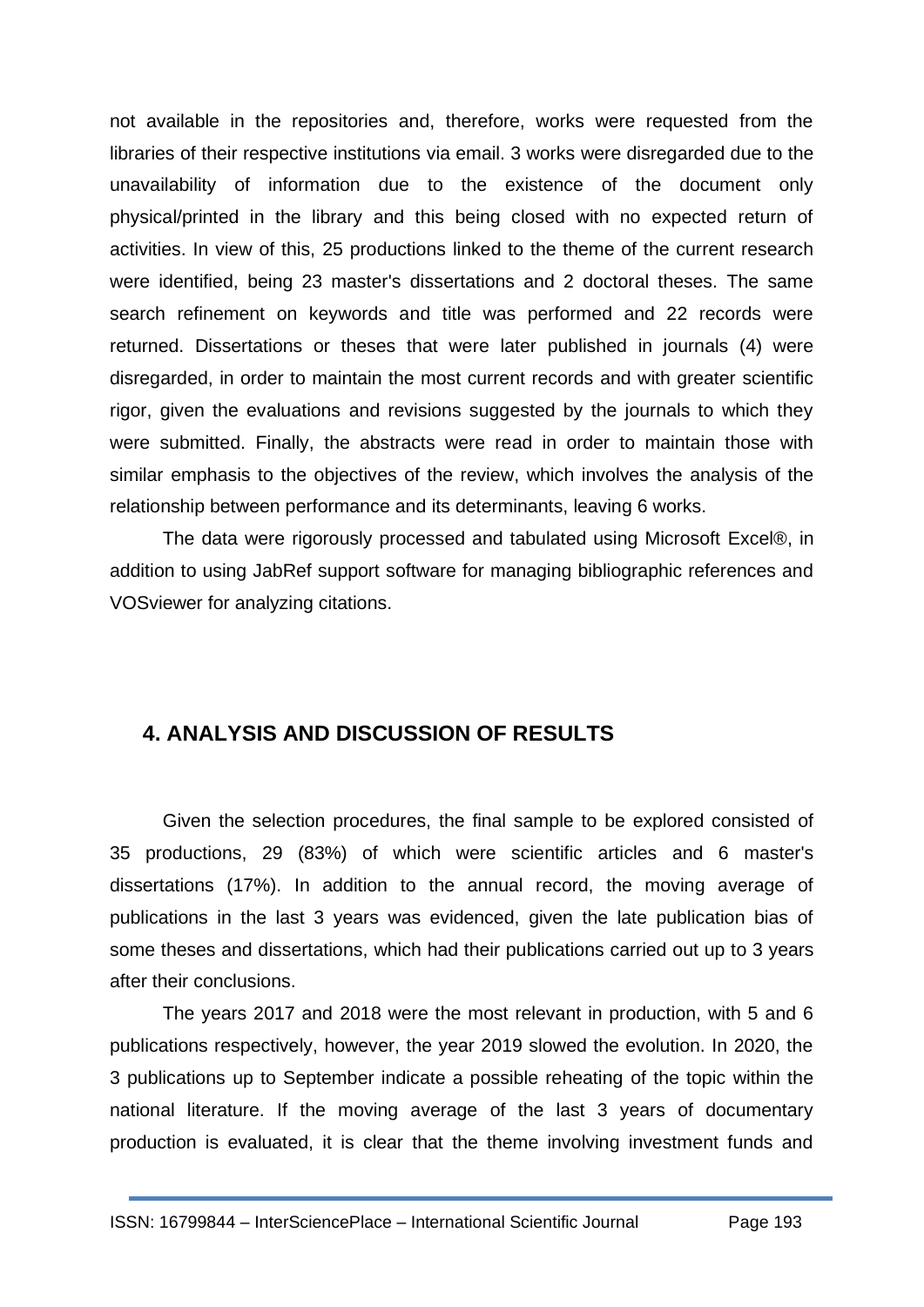performance almost doubled in 2014 and, from then on, maintained higher numbers of publication, reaching its peak (12) in 2018 and 2019, and can be reached by the end of 2020.

| <b>Type</b>  | Periodicals or Institution                                                                               | N. | Qualis         |
|--------------|----------------------------------------------------------------------------------------------------------|----|----------------|
| Dissertation | <b>FGV/SP</b>                                                                                            | 6  |                |
| Article      | <b>Brazilian Business Review</b>                                                                         |    | A2             |
| Article      | Contabilidade Vista & Revista                                                                            |    |                |
| Article      | Revista Contabilidade & Finanças - USP                                                                   |    | A2             |
| Article      | Revista Contabilidade e Finanças                                                                         |    | A2             |
| Article      | Revista de Administração Contemporânea                                                                   |    | A2             |
| Article      | Revista de Administração de Empresas                                                                     |    |                |
| Article      | Revista Universo Contábil                                                                                |    |                |
| Article      | REAd. Revista Eletrônica de Administração                                                                |    | B <sub>1</sub> |
| Article      | Revista Brasileira de Finanças                                                                           |    | <b>B1</b>      |
| Article      | Revista de Administração Mackenzie                                                                       |    | <b>B1</b>      |
| Article      | Revista de Educação e Pesquisa em Contabilidade<br>Revista de Gestão<br>Revista Organizações em Contexto |    | B <sub>1</sub> |
| Article      |                                                                                                          |    | <b>B1</b>      |
| Article      |                                                                                                          |    | <b>B1</b>      |
| Article      | Revista Alcance                                                                                          |    | B <sub>2</sub> |
| Article      | Revista Catarinense da Ciência Contábil                                                                  |    | B <sub>2</sub> |
| Article      | Revista de Administração da UFSM                                                                         |    | B <sub>2</sub> |
| Article      | Revista de Gestão, Finanças e Contabilidade                                                              |    | B <sub>2</sub> |
| Article      | Revista Pensamento Contemporâneo em Administração                                                        |    | <b>B2</b>      |
| Article      | Revista de Finanças Aplicadas                                                                            |    | B <sub>3</sub> |
| Article      | Revista Evidenciação Contábil & Finanças                                                                 |    | B <sub>3</sub> |
| Article      | Revista Contexto                                                                                         |    | B4             |
| Article      | Revista de Economia e Administração                                                                      | 1  | Discontinued   |

*Table 1 - Type and production by journal or institution.*

*Note. Qualis classification for the four-year period 2013-2016, which may change when updated, that is, the Qualis referenced is specific to the time of construction of the article, and some journal may have another classification during the reading of the work.*

#### *Source: Research data.*

In Table 1, the productions were listed by type and journals or institutions. For the master's and doctoral programs in administration, the concentration of studies at Fundação Getúlio Vargas was evidenced, with all dissertations being the result of their programs. Still, if we consider the theses and dissertations that were later published in journals, the number of productions by FGV would rise to 8, while the Federal University of Rio de Janeiro would contribute 2 productions. For publications in journals, contrary to what is seen for dissertations, there is significant dispersion. 22 journals have already published on the subject, and the maximum number of publications among them was 2 articles (7 journals).

When analyzing the emphasis given by the articles reviewed, a predominance of works exploring the relationship between performance and equity funds is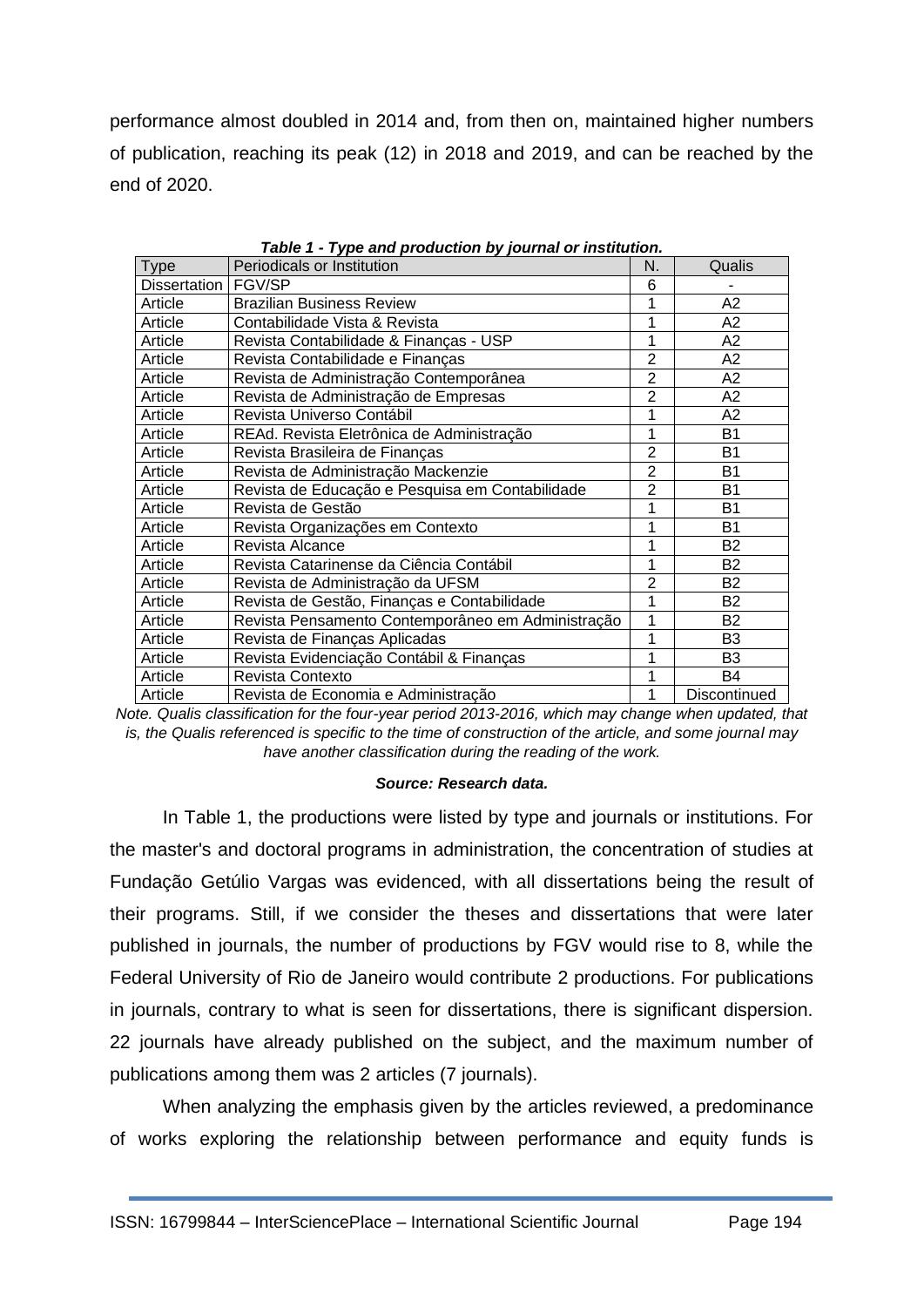identified. The result is not surprising given that equity funds historically present greater volatility of returns compared to fixed income or multimarket funds and, therefore, the interest in understanding how their performance is given to the detriment of the others is plausible, however, it shows an interesting gap to be explored. The number of fixed income and multimarket funds available for investment considerably exceeds, in quantity and equity, the listed equity funds, and with that, a greater depth of their relationships with their returns and performance can add to the academic literature and to managers. from the market.

For the analysis of the frequency of the keywords, a word map was constructed with graduation by years to visually identify the themes explored over the years, in addition to indicating how the maturation of the literature around the theme behaved. The results, shown in Figure 5, indicate the direction of studies to stock funds, exploring topics such as active management and performance evaluation. The initial interest in investment funds in general and hedge funds until 2014 gave way to equity funds, corroborating the results of Figure 1. As of 2015, only 4 works were produced focusing on hedge funds or funds in general, as a fund of actions were the exclusive object of study of 15 productions.



*Figure 1 - Map of keywords with annual graduation. Source: Research data.*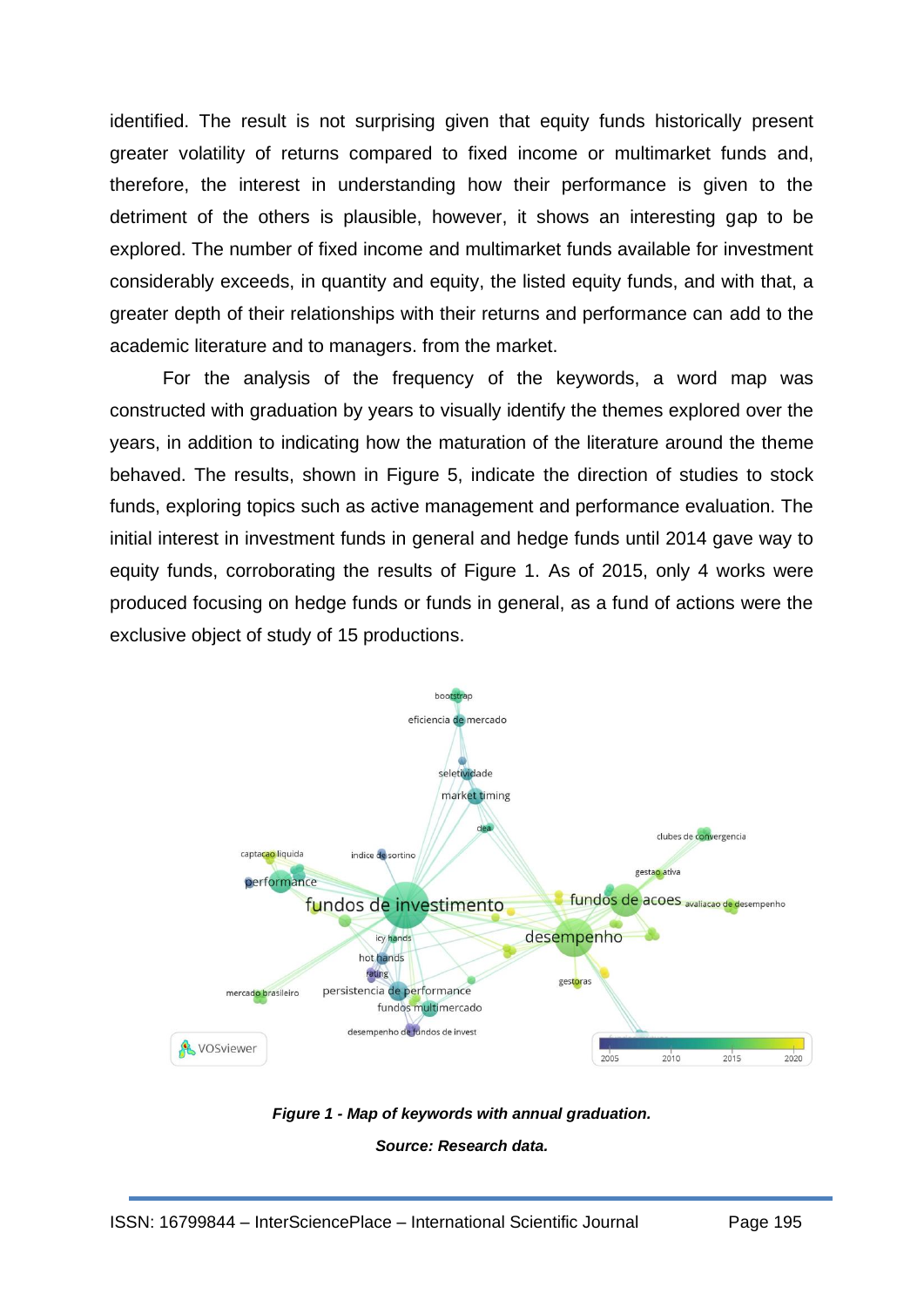Authors were ordered by the number of publications, in descending order and with a minimum number of 2 papers, as can be seen in Table 2. The 35 reviewed papers total 58 authors, however, only 11 of them had more than one production. Iquiapaza and Malaquias, with 6 and 5 productions respectively, are the most relevant researchers and who contributed the most, in terms of volume, to the construction of knowledge on the subject in the Brazilian scenario.

#### *Table 2 - Number of articles per author.*

| Author                                                                                                                              | N |
|-------------------------------------------------------------------------------------------------------------------------------------|---|
| Iquiapaza, R. A.                                                                                                                    |   |
| Malaquias, R. F.                                                                                                                    |   |
| Bressan, A. A.                                                                                                                      |   |
| Fernandes, A. R.; Fonseca, S. E.; Roma, C. M. S.; Silva, S. E.; Borges Junior, D.<br>M.; Ceretta, P. S.; Eid Júnior, W.; Milani, B. |   |

#### *Source: Research data.*

Next, in Figure 2, the co-authorship analysis is presented, which identifies considerable dispersion in publications with the formation of small clusters of 2, 3 or 4 authors producing together only 1 article. Even so, 2 clusters can be identified, each one led by the most productive authors. While Iquiapaza's work unfolds on equity funds and is methodologically influenced by the original CAPM factor models, Fama and French (1993; 2015) and Carhart (1997), Malaquias balances his publications with part dedicated to equity funds and part multimarket funds, with performance analysis performed from the perspective of different factors of interest.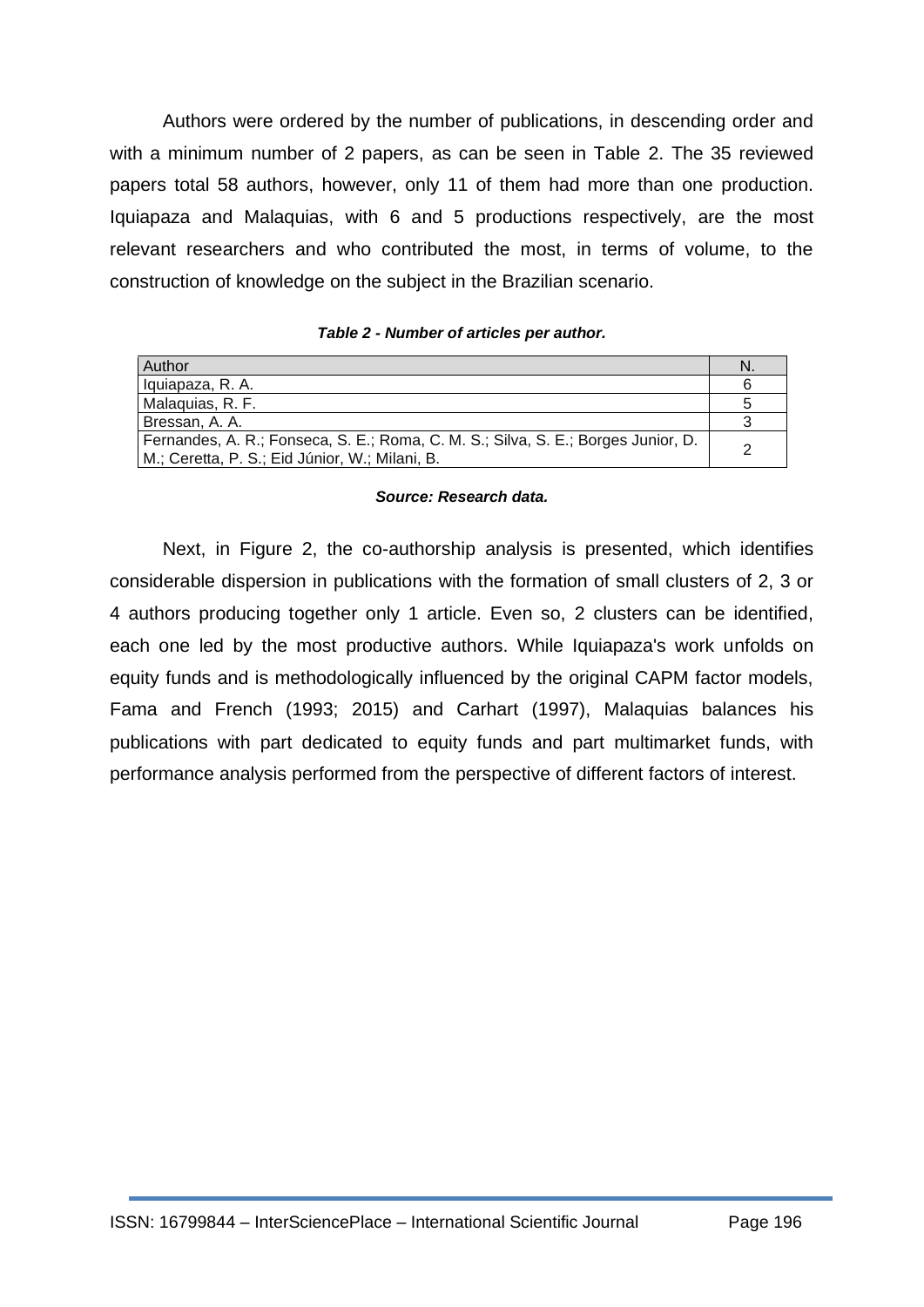

*Figure 2- Co-authorship distribution map of the publications reviewed. Source: Research data.*

Still in relation to the authors, the clusters are presented in annual graduation for visualization of those with more recent publications. Figure 3 shows the significance of the authors Iquiapaza and Malaquias within the theme, since their works cover the entire period analyzed. Iquiapaza's work on investment funds began in 2007, while Malaquias introduced the subject in 2014 and both intensified their productions from 2018, with 4 publications each.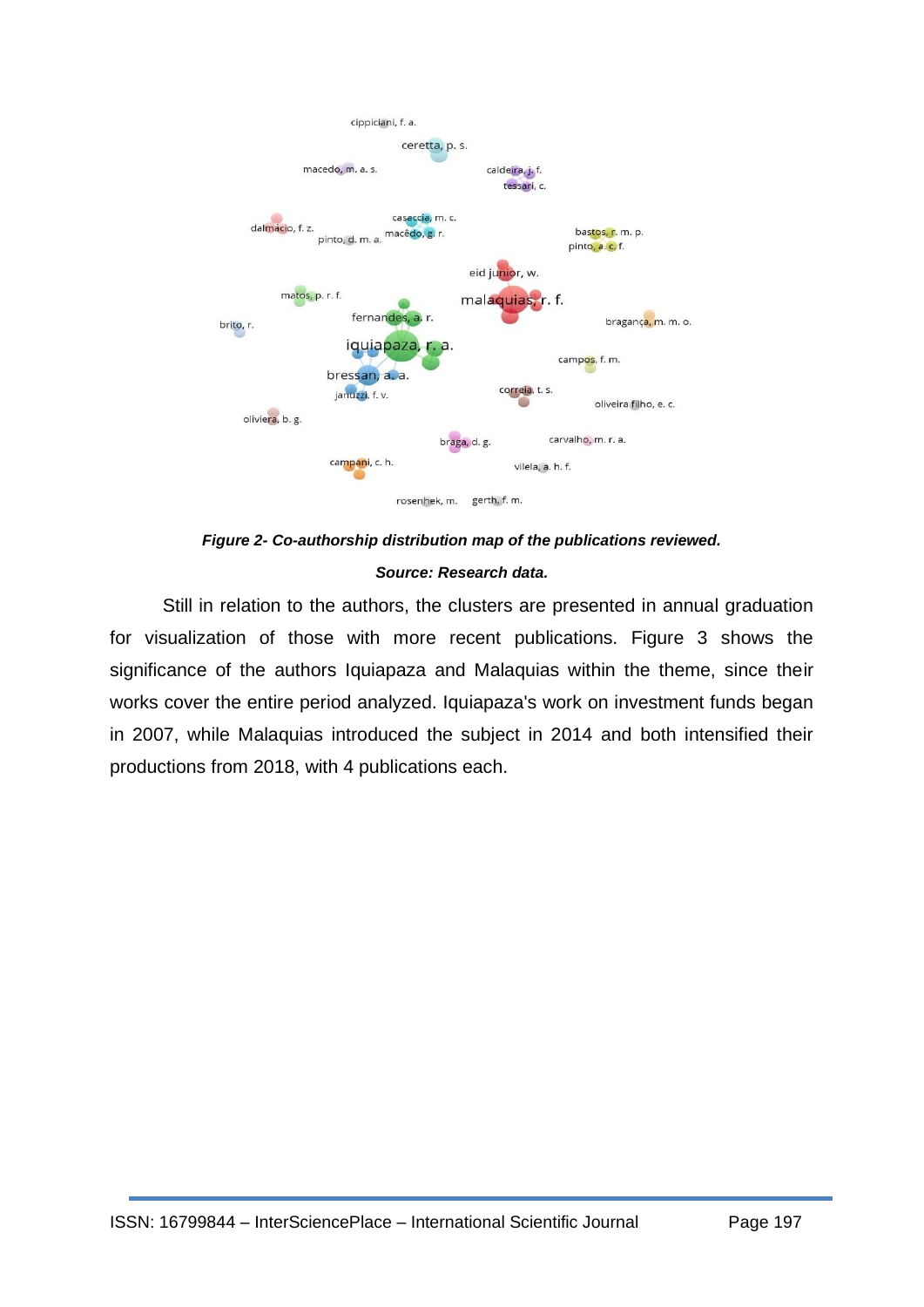

*Figure 3 - Co-authorship distribution map and annual ranking of the publications reviewed. Source: Research data.*

An analysis of citations, more precisely of co-citations, was also carried out, with the objective of measuring the relationship between two documents based on the number of publications where they are simultaneously cited. 652 authors were found, 185 with more than one citation. Figure 8 shows the formation of 3 clusters composed of the most referenced documents and that influenced the construction of knowledge about the relationship between the performance of investment funds and its determinants. It is evident that, despite the formation of the clusters, there is a fine line between them, since there is a concentration of links from both the blue and the green clusters to the red cluster, evidenced by the number of citations by the authors Sharpe (26 citations), Fama (26), Treynor (17), French (16), Jensen (14), Eid Junior (12), Varga (11), Carhart (9), Rochman (9), Elton (9), Merton (9), Paulo Matos (9). Among the 15 most cited, 12 are part of the red cluster, while only Titman (20) and Grinblatt (16) represent the green cluster, and Wermers (13) the blue cluster. The analysis, therefore, suggests a foundation of the theme from the red cluster, and two other streams of studies with approaches and methodologies closer to each other.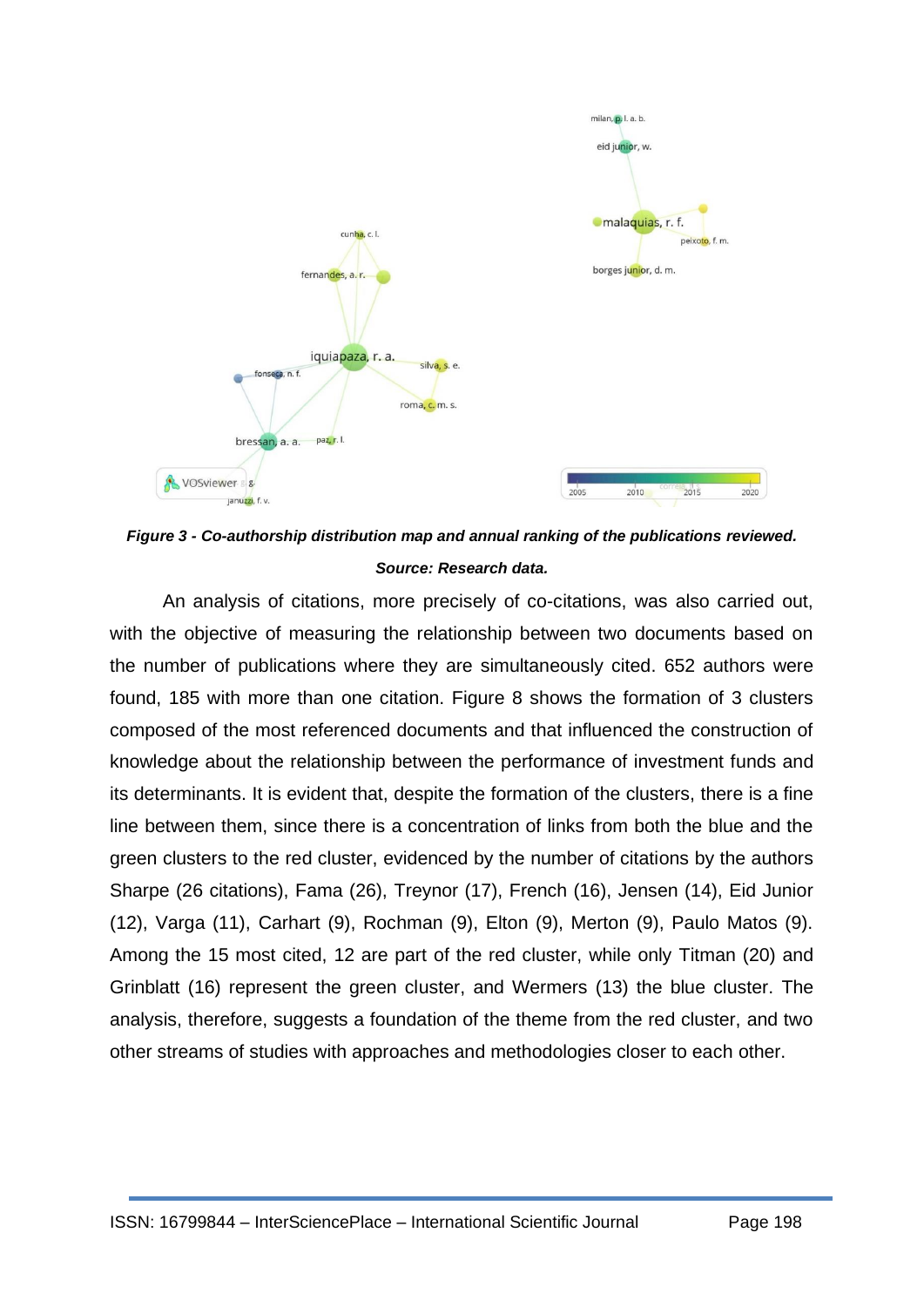

*Figure 4 - Co-citation analysis for authors with two or more citations. Source: Research data.*

A more detailed cut of the most cited authors is shown in Figure 5. If only those with more than 7 citations are considered, 2 clusters are separated, suggesting complementarity and thematic oppositions. The red cluster groups authors responsible for the first contributions of the theme to the academic literature, developing the subject over time, being at first with a greater interest in the formation and construction of the foundations of knowledge, and over the years adding more empirical character, with the objective of corroborating or complementing what had hitherto been proposed or exposed. The green cluster, on the other hand, groups authors with works with a more empirical and up-to-date nature, being the oldest publication from 1989. It is also possible to see in this group a gain in space for works with more specific sampling and research objectives and greater representation of studies with the Brazilian investment funds as an object of research. Even so, the relationship between the groups is highlighted, since Sharpe, Fama, French, Titman, Wermers, Jegadeesh, Carhart and Ceretta are cited with all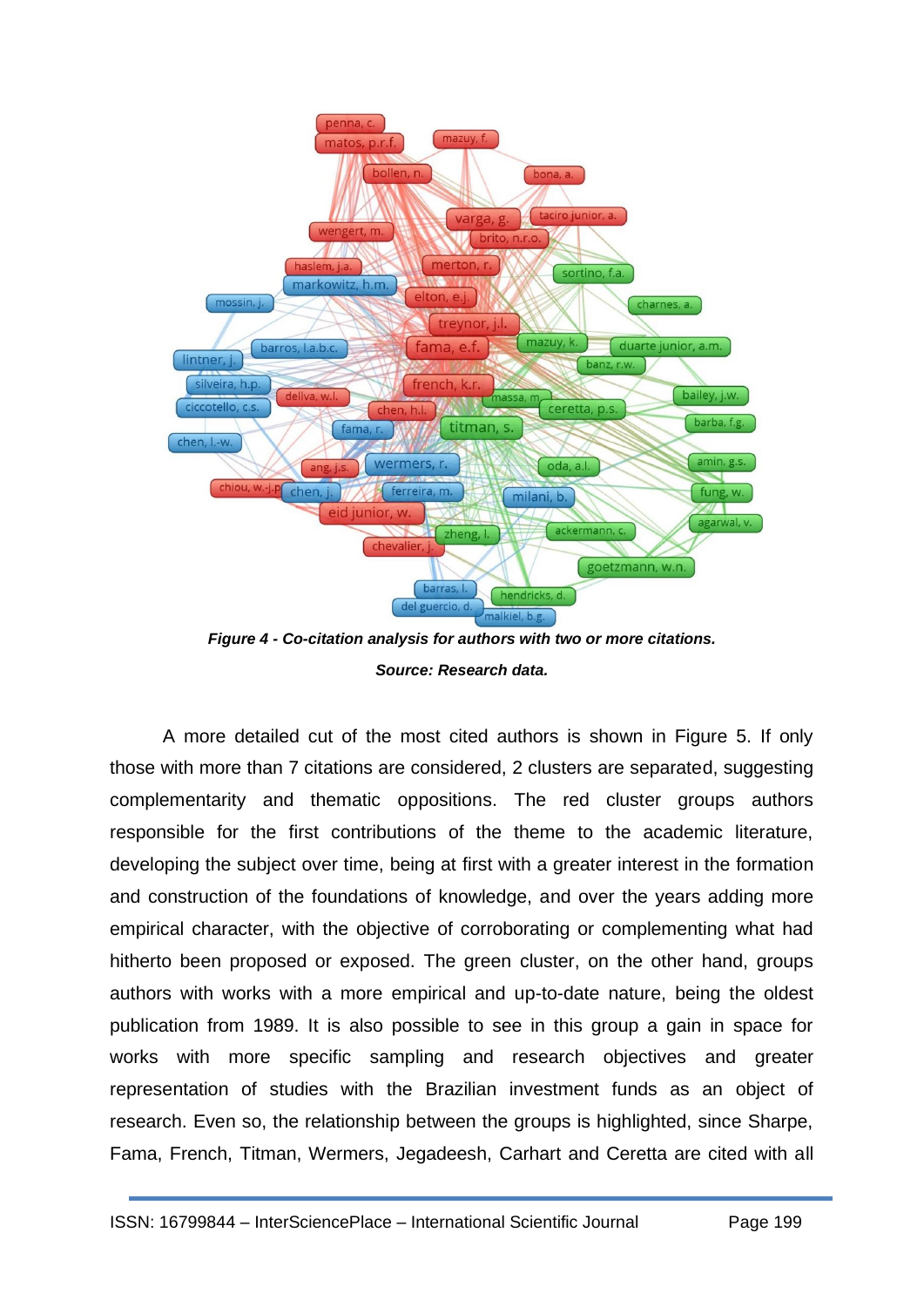21 authors.





After reading the abstracts and methodological procedures of the articles reviewed, the most recurrent explanatory or control variables in the works were highlighted and made available in Table 3. The numbers indicate that the variables "fund size", "administration fee", " active management", "age", "performance rate" and "fund management characteristics" are, in this order, the most sought after by authors for the development of their works. On the other hand, variables such as "economic sector", "mortality rate", "underpricing", "corporate sustainability", "fund expenses", "flow" and "ANBIMA classification" appeared only once. The list shown in the table provides interested parties with a basis for the use of consolidated independent variables in the theme, whether for the development of works with new variables of interest, or for practical market analysis. In addition, it helps to identify opportunities and gaps in the academic literature, as it highlights topics that are still little discussed.

*Table 3 - Explanatory and control variables of the works reviewed and their respective frequencies of use.* Explanatory and control variables  $\sim$  800 mm  $\sim$  800 mm  $\sim$  800 mm  $\sim$  800 mm  $\sim$  800 mm  $\sim$  800 mm  $\sim$  800 mm  $\sim$  800 mm  $\sim$  800 mm  $\sim$  800 mm  $\sim$  800 mm  $\sim$  800 mm  $\sim$  800 mm  $\sim$  800 mm  $\sim$  800 mm  $\sim$  800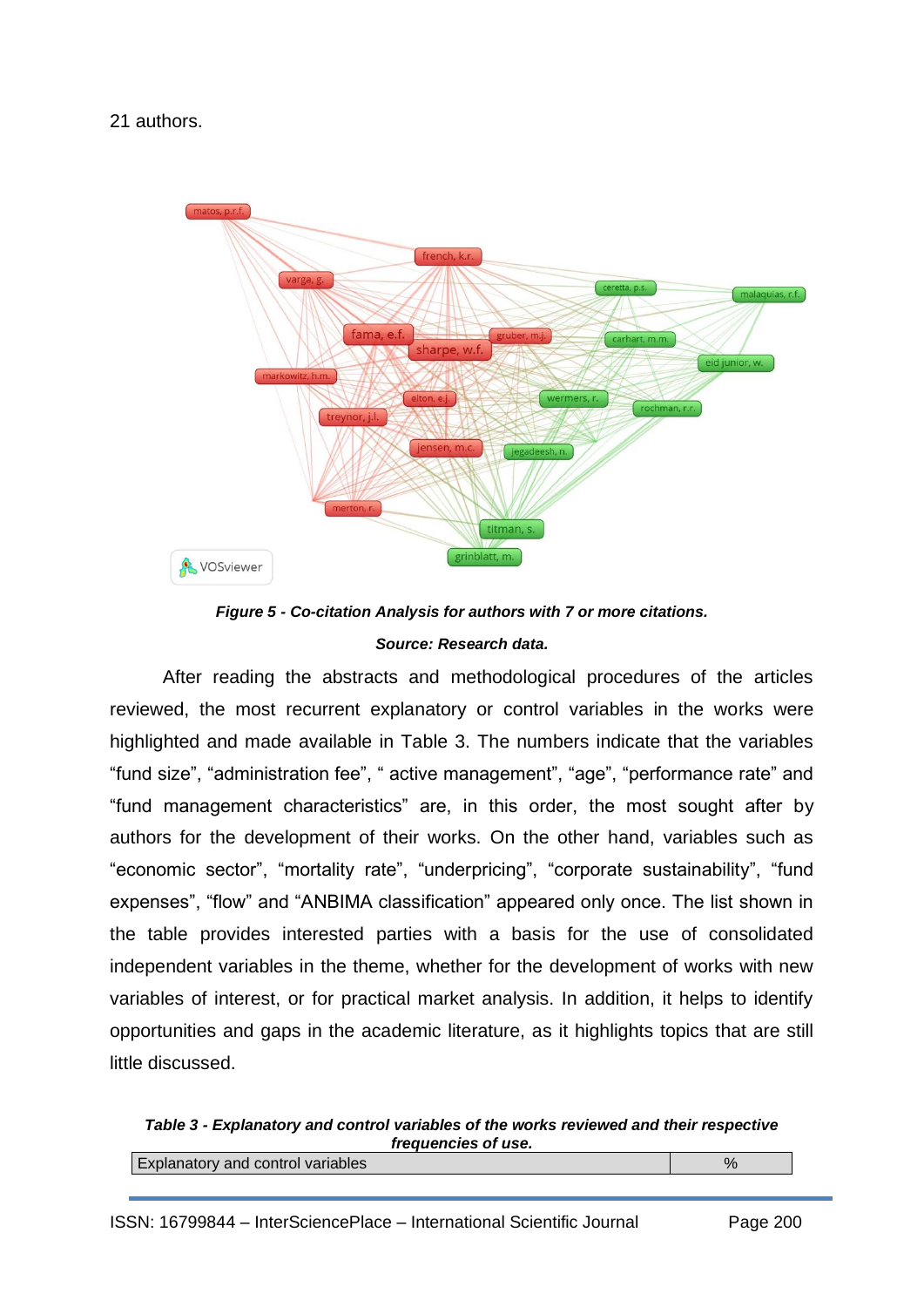| Fund Size, and Administration Fee                                                                                                                                                                     | Acima de 51%         |
|-------------------------------------------------------------------------------------------------------------------------------------------------------------------------------------------------------|----------------------|
| Active Management, Age, and Performance Fee                                                                                                                                                           | Entre 36% e<br>50%   |
| Characteristics of fund management, clients, and Investment                                                                                                                                           | Entre $16%$ e<br>35% |
| Past Return, Shareholders, Volatility, Leverage, FICFI, Factors, Funding,<br>Risk, Governance, Rescue, Crisis, and Manager Profile                                                                    | Entre 7% e<br>15%    |
| Liquidity, Nature of capital, macroeconomic variables, economic sector,<br>mortality rate, Underpricing, Corporate sustainability, Fund expenses, Flow<br>(Funding/Rescue), and ANBIMA Classification | Até 6%               |

*Note. Active management: alpha variables, stock picking, market timing are considered; turnover/turnover/composition of the portfolio; manager skill measured by bootstrap simulation; Fund management characteristic: amount of funds managed by the manager; national or international manager; internal or external manager; the administrator's risk rating; nature of the managing companies (relationship with commercial bank); Characteristics of the fund's clients: qualified, exclusive and/or retail or institutional investors; Investment: average level of investment abroad, initial and/or minimum investment; Governance: ANBIMA seal and Novo Mercado dummy; Funding: opening of market and net offer; Nature of capital: private equity, venture capital, national, foreign or state-owned; Redemption Fee: redemption fee and period for redemption; Manager/executive profile: gender, academic background and level of specialization, years in the institution, years in the market (experience), age and time managing the fund; ANBIMA classification: type of fund (dividends, free, active IBOV, active IBRX).*

#### *Source: Research data.*

Still on the independent variables, it is worth noting the option of some studies to use factors from seminal works such as Fama and French (1993; 2015) and Carhart (1997). The moment factor, which contrasts winning funds from losing funds, was the most recurrent in the reviewed articles, suggesting the importance of recent past performance in evaluating the performance of Brazilian investment funds.

The national academic literature still presents conflicting results regarding the influence of the performance determinants of investment funds. At the same time that works point to positive relationships, others find the opposite and some do not return significant relationships. Based on this, Table 4 was prepared with the objective of summarizing the results obtained by the authors who sought to work on performance and its determinants. In summary, it is possible to verify such divergences. It is worth noting that only the variables that had at least 5 disclosures of the results in their work were included in the table. The other 19 variables shown in Table 4 were not included because they had a lower amount.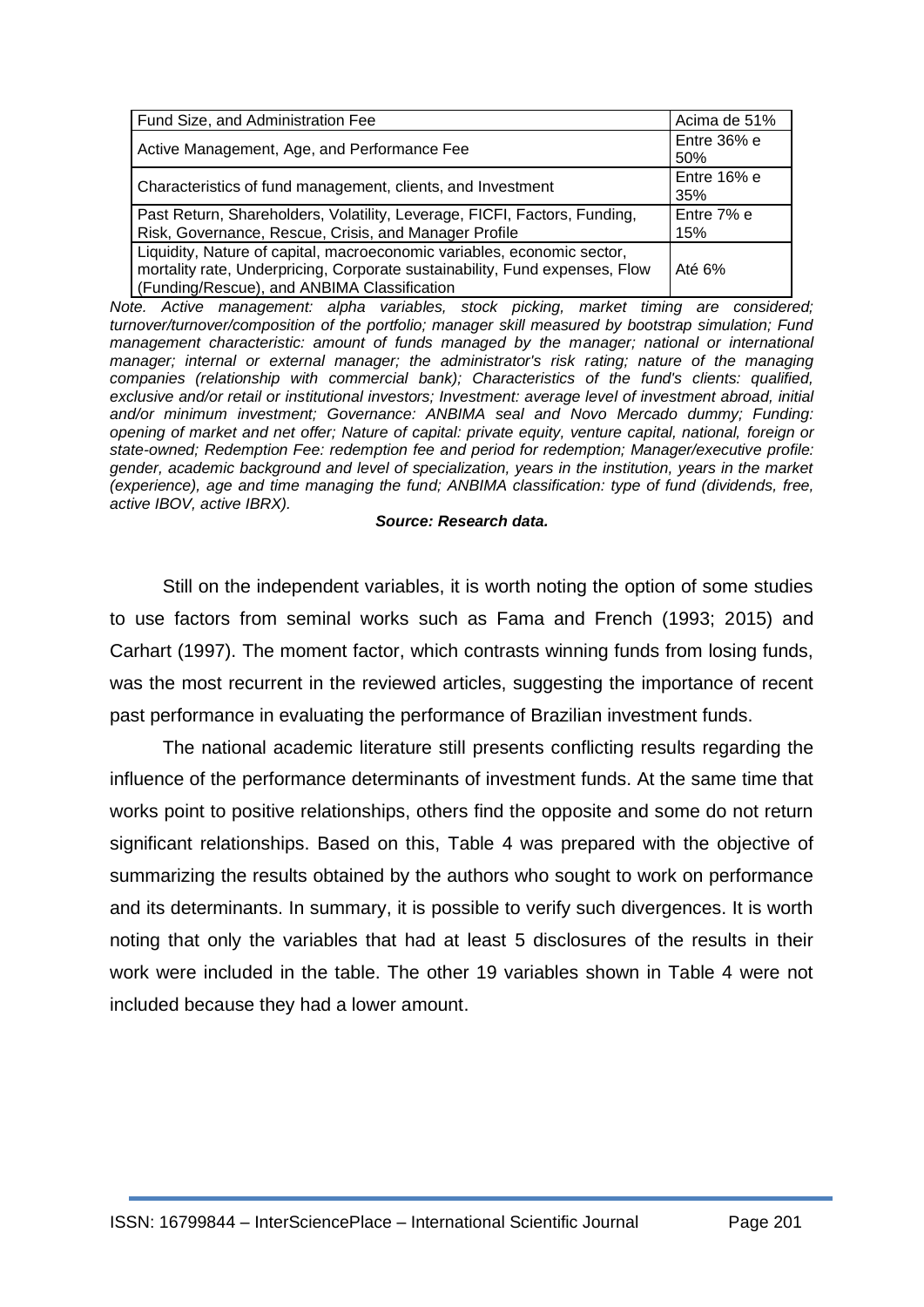#### *Table 4 - Results of the relationship between determinants of performance and performance of Brazilian investment funds.*

| Variable                        | Positive relationship                                                                                                                                                                                                                                                                                                                                                                                                                                                                                | Negative relationship                                                                                                                                                                                                                                                                                                                   | Not significant                                                                                                              |
|---------------------------------|------------------------------------------------------------------------------------------------------------------------------------------------------------------------------------------------------------------------------------------------------------------------------------------------------------------------------------------------------------------------------------------------------------------------------------------------------------------------------------------------------|-----------------------------------------------------------------------------------------------------------------------------------------------------------------------------------------------------------------------------------------------------------------------------------------------------------------------------------------|------------------------------------------------------------------------------------------------------------------------------|
| <b>Fund Size</b>                | (Silva, Malaquias, & Peixoto, 2020); (Silva, Roma, & Iquiapaza,<br>2020); (Borges Junior & Malaquias, 2019); (Borges Junior &<br>Malaquias, 2018); (Correia, Costa, & Lucena, 2018);<br>(Fernandes, Fonseca, & Iquiapaza, 2018); (Maestri &<br>Malaquias, 2018); (Silva, Roma, & Iquiapaza, 2018);<br>(Cippiciani, 2017); (Paz, Iquiapaza, & Bressan, 2017);<br>(Malaquias & Eid Junior, 2014); (Milan & Eid Junior, 2014);<br>(Pinto, 2014); (Milani & Ceretta, 2013); (Milani & Ceretta,<br>2012). | (Melo & Macedo, 2013); (Gusmão, Terra, & Braga,<br>2010                                                                                                                                                                                                                                                                                 | (Mendonça Júnior, Campani, & Leal,<br>2017); (Oliveira Filho, 2007)                                                          |
| Administration fee              | (Silva, Roma, & Iquiapaza, 2020); (Paz, Iquiapaza, & Bressan,<br>2017); (Malaquias & Eid Junior, 2014)                                                                                                                                                                                                                                                                                                                                                                                               | (Silva, Malaquias, & Peixoto, 2020); (Borges Junior &<br>Malaquias, 2019); (Borges Junior & Malaquias, 2018);<br>(Correia, Costa, & Lucena, 2018); (Silva, Roma, &<br>Iquiapaza, 2018); (Paz, Iquiapaza, & Bressan, 2017);<br>(Matos, Penna, & Silva, 2015); (Oliviera & Sousa,<br>2015); (Malaquias & Eid Junior, 2014); (Pinto, 2014) | (Milan & Eid Junior, 2014); (Dalmácio,<br>Nossa, & Zanquetto Filho, 2007);<br>(Oliveira Filho, 2007)                         |
| Age                             | (Borges Junior & Malaquias, 2018); (Correia, Costa, & Lucena,<br>2018); (Vilela, 2015); (Milani & Ceretta, 2013)                                                                                                                                                                                                                                                                                                                                                                                     | (Silva, Roma, & Iquiapaza, 2020); (Borges Junior &<br>Malaquias, 2019); (Silva, Roma, & Iquiapaza, 2018);<br>(Mendonça Júnior, Campani, & Leal, 2017); (Matos,<br>Penna, & Silva, 2015); (Vilela, 2015); (Pinto, 2014);<br>(Milani & Ceretta, 2013); (Milani & Ceretta, 2012)                                                           | (Milan & Eid Junior, 2014); (Oliveira<br>Filho, 2007)                                                                        |
| Active management               | (Silva, Roma, & Iquiapaza, 2020); (Maestri & Malaquias,<br>2018); (Fernandes, Fonseca, & Iquiapaza, 2018); (Fonseca,<br>Fernandes, Cunha, & Iquiapaza, 2018); (Cippiciani, 2017);<br>(Caldeira, Moura, Santos, & Tessari, 2014); (Malaquias & Eid<br>Junior, 2014); (Milani & Ceretta, 2012); (Leusin & Brito, 2008)                                                                                                                                                                                 | (Milan & Eid Junior, 2014)                                                                                                                                                                                                                                                                                                              | (Bragança & Pessoa, 2017); (Melo &<br>Macedo, 2013); (Casaccia, Galli,<br>Macêdo, & Leitao, 2011); (Oliveira<br>Filho, 2007) |
| Performance fee                 | (Silva, Malaquias, & Peixoto, 2020); (Matos, Penna, & Silva,<br>2015); (Oliviera & Sousa, 2015); (Malaquias & Eid Junior,<br>2014); (Milan & Eid Junior, 2014)                                                                                                                                                                                                                                                                                                                                       | (Borges Junior & Malaquias, 2018); (Paz, Iquiapaza, &<br>Bressan, 2017)                                                                                                                                                                                                                                                                 | (Borges Junior & Malaquias, 2019);<br>(Mendonça Júnior, Campani, & Leal,<br>2017); (Oliveira Filho, 2007)                    |
| <b>Customer characteristics</b> | (Gerth, 2020); (Silva, Malaquias, & Peixoto, 2020); (Mendonça<br>Júnior, Campani, & Leal, 2017); (Paz, Iquiapaza, & Bressan,<br>2017)                                                                                                                                                                                                                                                                                                                                                                | (Gerth, 2020); (Paz, Iquiapaza, & Bressan, 2017)                                                                                                                                                                                                                                                                                        | (Milan & Eid Junior, 2014)                                                                                                   |
| Administration features         | (Maestri & Malaquias, 2018); (Mendonça Júnior, Campani, &<br>Leal, 2017); (Matos, Penna, & Silva, 2015); (Gusmão, Terra, &<br>Braga, 2010)                                                                                                                                                                                                                                                                                                                                                           | (Paz, Iquiapaza, & Bressan, 2017); (Gusmão, Terra, &<br>Braga, 2010)                                                                                                                                                                                                                                                                    |                                                                                                                              |
| Past return                     | (Mendonça Júnior, Campani, & Leal, 2017); (Oliviera & Sousa,<br>2015); (Carvalho, 2005); (Rosenhek, 2002)                                                                                                                                                                                                                                                                                                                                                                                            |                                                                                                                                                                                                                                                                                                                                         | (Bragança & Pessoa, 2017); (Melo &<br>Macedo, 2013)                                                                          |
| Investment                      | (Gerth, 2020); (Silva, Malaquias, & Peixoto, 2020); (Paz,<br>Iquiapaza, & Bressan, 2017)                                                                                                                                                                                                                                                                                                                                                                                                             | (Paz, Iquiapaza, & Bressan, 2017)                                                                                                                                                                                                                                                                                                       | (Milan & Eid Junior, 2014)                                                                                                   |
| <b>FICFI</b>                    | (Borges Junior & Malaquias, 2019); (Borges Junior &<br>Malaquias, 2018); (Mendonça Júnior, Campani, & Leal, 2017);<br>(Malaquias & Eid Junior, 2014)                                                                                                                                                                                                                                                                                                                                                 | (Malaguias & Eid Junior, 2014)                                                                                                                                                                                                                                                                                                          |                                                                                                                              |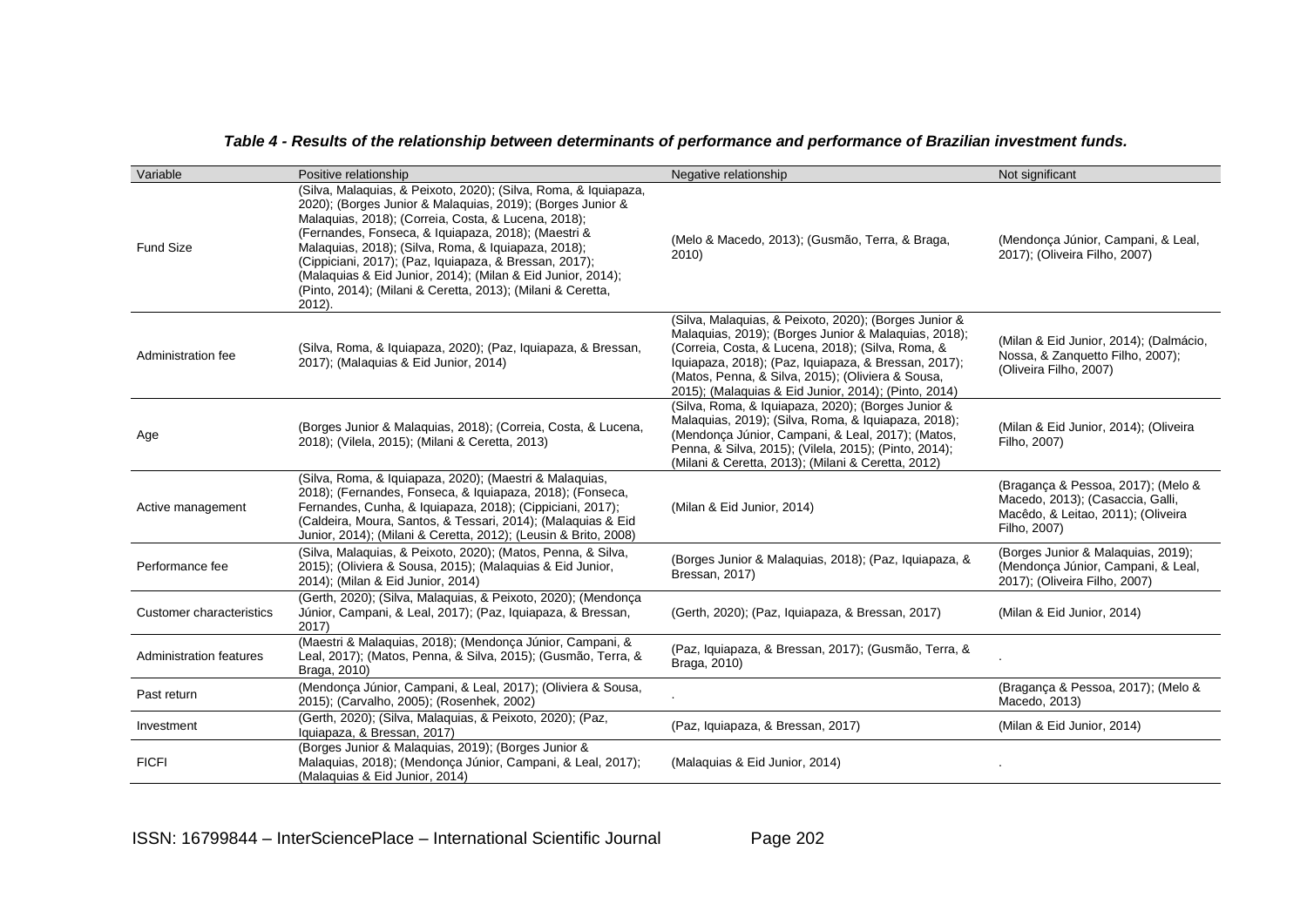| Manager profile | (Correia, Costa, & Lucena, 2018) | (Correia, Costa, & Lucena, 2018); (Cippiciani, 2017);<br>(Malaguias & Eid Junior, 2014) | (Correia, Costa, & Lucena, 2018) |  |  |  |
|-----------------|----------------------------------|-----------------------------------------------------------------------------------------|----------------------------------|--|--|--|
| __________      |                                  |                                                                                         |                                  |  |  |  |

*Fonte: Dados da pesquisa.*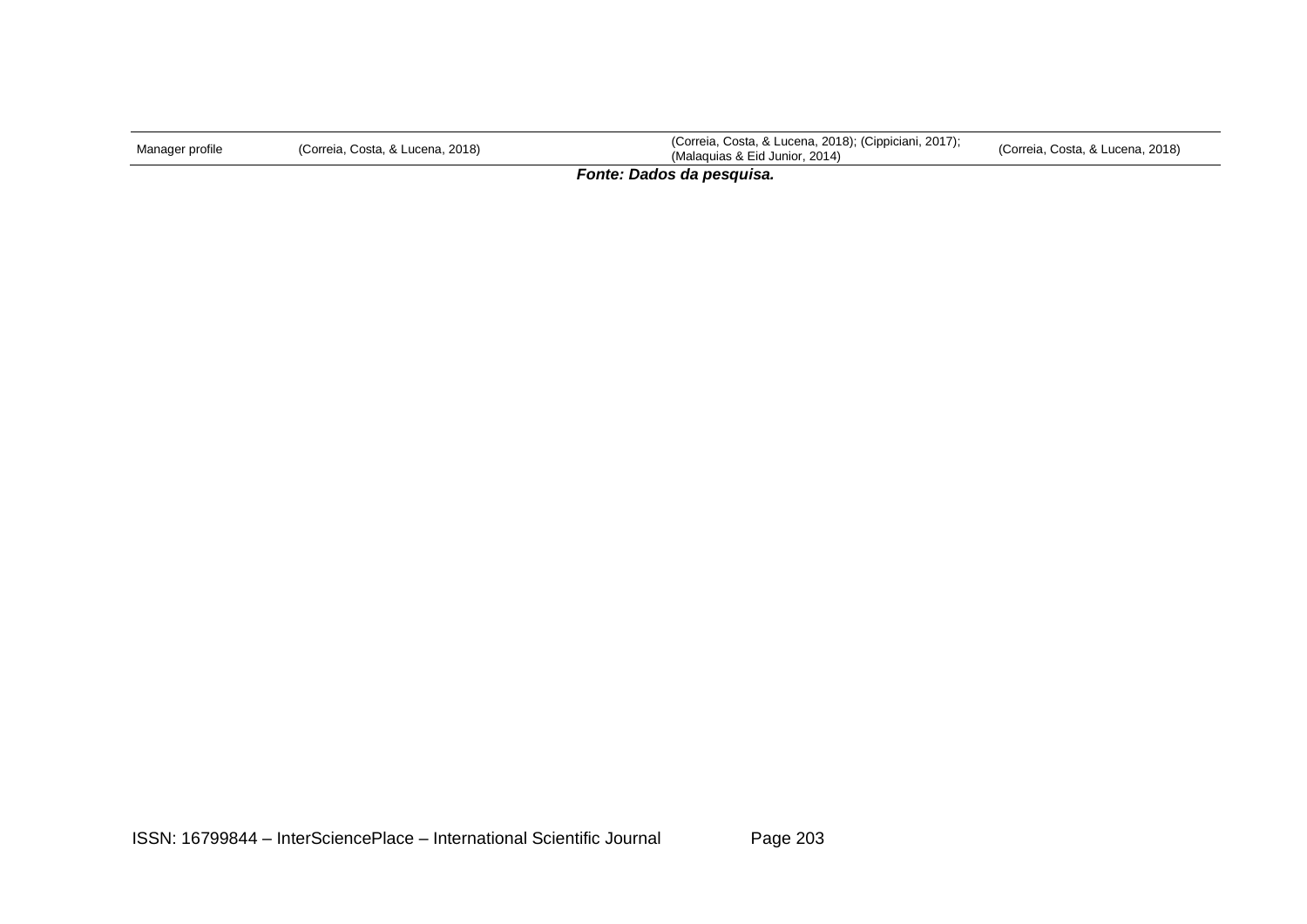Finally, a suggestion for the development of future works is presented through the signaling of saturated and unsaturated themes, in order to indicate potential gaps and emerging issues to be explored, and at the same time, highlight others that have not been showing novelties in the results of the most current works. While fund size and active management impact positively and mostly on the performance of investment funds, according to the reviewed literature, the management fee negatively impacts at least 62% of the works. The variables age, FICFI and performance rate, despite being widely studied, still present research opportunities due to the inconsistency of the results of their influence on the performance of Brazilian investment funds. The same occurs, on a smaller scale, for the variables characteristic of customers and management, past return and investment. On the other hand, unsaturated variables, such as crisis, leverage, funding, governance, volatility and redemption, present little maturity for Brazilian investment funds in terms of determining performance and, therefore, can be considered emerging and interesting subjects for further studies. There is also the possibility of using the crisis variable as a moderating variable in the relationship between performance and its determinants, taking up the work of Malaquias and Eid Júnior (2014) to the present day.

## **5. FINAL CONSIDERATIONS**

Brazilian investment funds total almost R\$6 trillion and account for more than 21,700 different options for investors (ANBIMA, 2020a). At the same time that fixed income investment funds are the most representative in terms of net worth, hedge funds represent almost 50% of all options available in this industry and equity funds are the ones that have grown the most proportionally since 2017. , totaling BRL 563.7 billion in November 2020 (ANBIMA, 2020a).

The Brazilian capital market is interesting to researchers given the contradictory evidence in the national literature about the effectiveness of active management by fund managers. The interest in validating the possibility of extraordinary gains contrasted results, as well as those already evidenced in this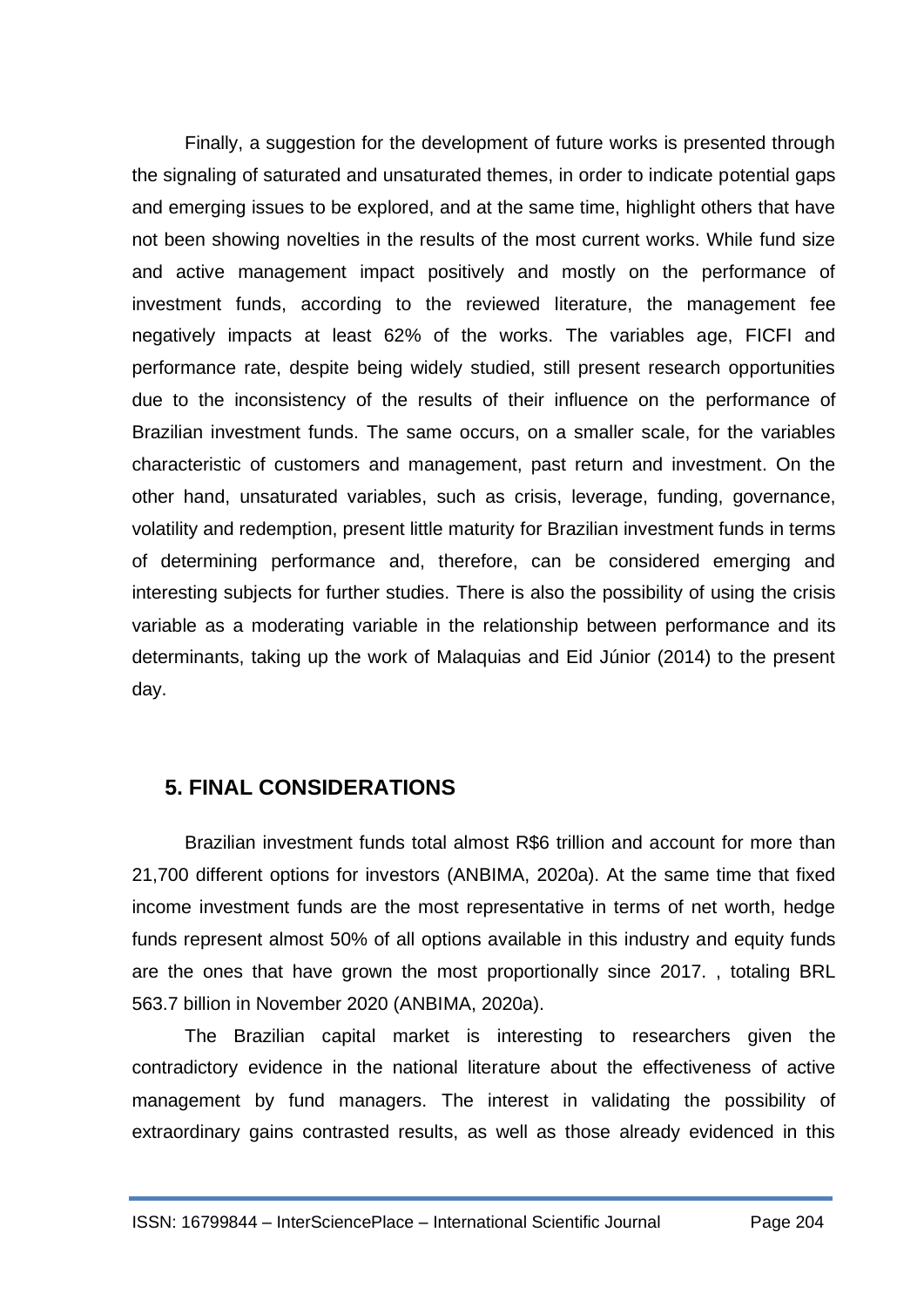work, and corroborates in part what Jensen (1978) and Fama (1991) expound on HEM, where managers can even achieve superior performance based on in the available public information, however, when the costs to obtain this result are discounted, they are not exceeded and, therefore, the profits do not reach the main interested party, the investor.

Based on this research opportunity, this work developed a systematic review of the national literature on the performance of Brazilian investment funds and its determinants in the SPELL® and Scopus® databases and in the digital repositories of important national educational institutions, which they host the academic productions of master's dissertations and doctoral theses from the grade 6 and 7 programs in Administration. The main contributions are summarized below:

• Identification of the evolution of academic production within the proposed theme, showing a considerable increase in 2014, peak in 2017 and 2018, stagnation in 2019 and a reheating trend in 2020;

• Exhibition of productions by institutions or periodicals, highlighting the concentration of studies at FGV for dissertations and dispersion of publications in journals;

• Demonstration of the investment fund classes most explored by the reviewed sample, with stock funds being the most studied research object;

• Exposure of the keyword frequency analysis, indicating greater orientation towards equity funds from 2015 onwards, which were the subject of almost 80% of production in the period;

• Ordering of the most productive authors, showing dispersion among authors, with the exception of Iquiapaza and Malaquias, which contributed with 17% and 14% of the sample's production, respectively;

• Presentation of the co-authorship analysis, indicating dispersion in publications with the formation of small clusters producing only 1 article and two more active groups around the most productive authors already mentioned;

• Evidence of the explanatory or control variables more or less used in the works of the proposed theme, providing subsidies for future work, either to support the choice of variables of interest and/or control, or to explore opportunities and gaps still little discussed;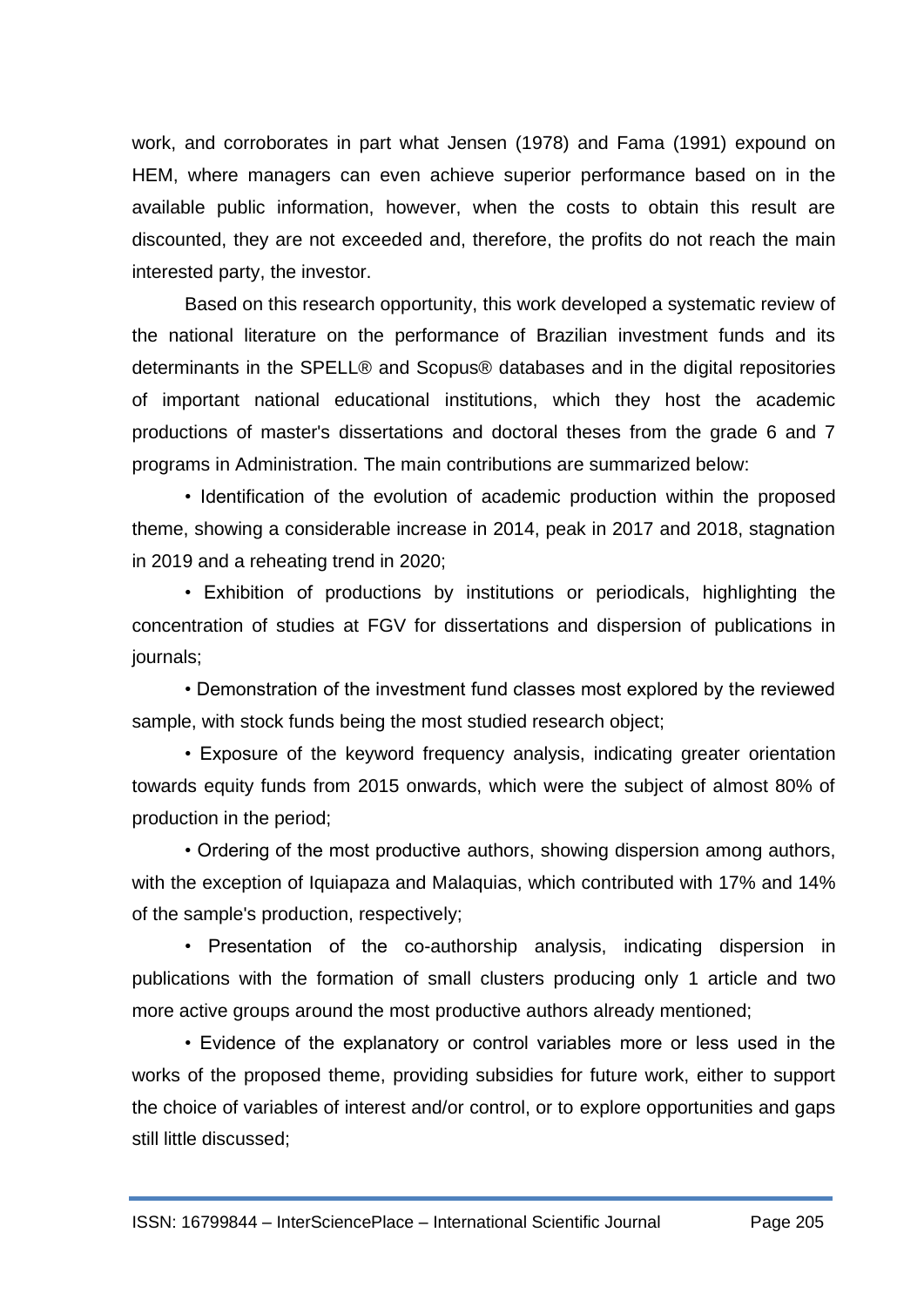• Demonstration of the co-citation analysis, suggesting complementarities and contrasts within the theme addressed and highlighting the authors as references in the subject for the development of works in the area;

• Summarization of the results found by the reviewed works regarding the relationship between the performance of investment funds and its determinants, highlighting the contradictions of the national academic literature and providing, in a practical and visual way, comparisons to support discussions;

• Suggestion for future work through the disclosure of saturation of the variables of the reviewed studies.

The work, therefore, contributes and is justified by the relevance of its object of study, investment funds, in the Brazilian capital market, by the opportunity to achieve superior performance by investment fund managers, given the possible condition of market inefficiency as seen in Malaquias and Eid Júnior (2014), and by the different results evidenced in this work.

The study has limitations regarding the database and the object of study, being restricted only to national works and Brazilian investment funds. In addition, this review underwent a subjective analysis carried out from the reading of the abstracts with the specific objective of working on the determinants of the performance of investment funds and, therefore, has an author selection bias. Therefore, for future research, it is suggested to expand the object of study to international borders, both related to the database and the nationality of the funds, and the objective exploration of filters for the selection and exclusion of publications to carry out further reviews. The deepening of the performance relationship and its determinants exposed here can also offer an interesting problem for future research.

## **REFERENCES**

ADVFN. 2021. Fonte: https://br.advfn.com/indicadores/taxa-selic/valores-historicos

ANBIMA. 2020a. Fonte: https://www.anbima.com.br/pt\_br/informar/relatorios/fundosde-investimento/boletim-de-fundos-de-investimentos/industria-de-fundos-registra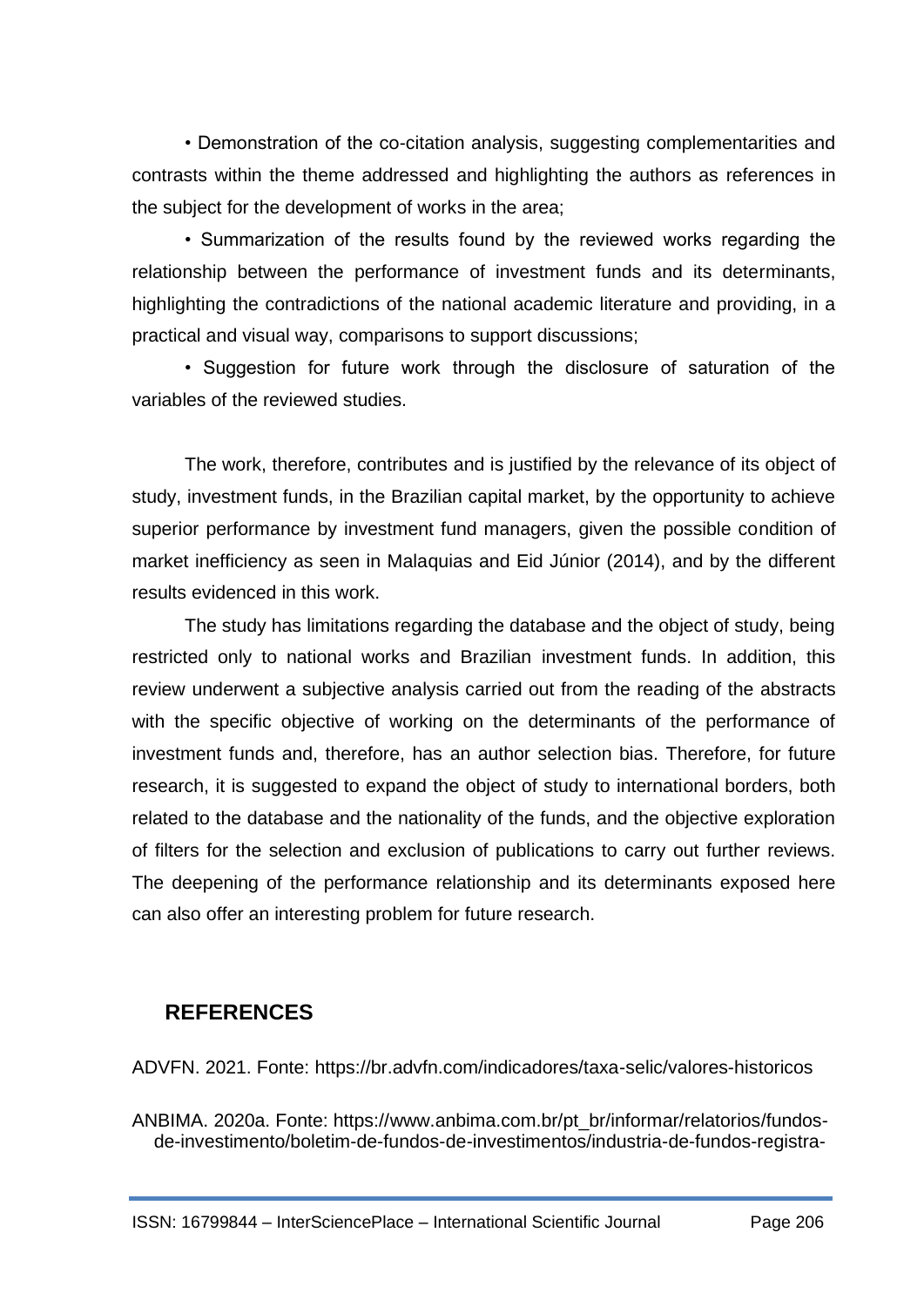r-20-4-bilhoes-em-saida-liquida-de-recursos-em-novembro.htm

ANBIMA. 2020b. Fonte:

https://www.anbima.com.br/pt\_br/informar/relatorios/mercado-de-capitais/boletimde-mercado-de-capitais/boletim-de-mercado-de-capitais.htm

- ARAUJO, C. A. Bibliometria: evolução histórica e questões atuais. *Em Questão,* v. 12, p. 11-32, 2006.
- BASTOS, R. M.; PINTO, A. C.; KLOTZLE, M. C.; SILVA, P. V. Fundos de Investimento e Desempenho Pós-IPO no Brasil. *Revista Pensamento Contemporâneo em Administração,* v. 10, p. 134–151, 2016.
- BCB. (21 de dezembro de 2020). Fonte: https://www.bcb.gov.br/
- BORGES JUNIOR, D. M.; MALAQUIAS, R. F. Performance dos Fundos de Investimento em Cotas no Brasil. *Revista Catarinense da Ciência Contábil,* v. 17, p. 75–88, 2018.
- BORGES JUNIOR, D. M.; MALAQUIAS, R. F. Restrições de Resgate em Fundos de Ações, Liquidez dos Ativos e Desempenho. *Revista de Administração de Empresas,* v. 59, p. 43–56, 2019.
- BRAGANÇA, M. M.; PESSOA, M. S. Análise de Performance de Fundos de Investimento Multimercado no Brasil. *Revista Brasileira de Finanças,* v. 15, p. 93– 134, 2017.
- CALDEIRA, J. F.; MOURA, G. V.; SANTOS, A. A.; TESSARI, C. Seleção de carteiras com modelos fatoriais heterocedásticos: aplicação para fundos de fundos multimercados. *Revista de Administração Mackenzie,* v. 15, p. 127–161, 2014.
- CARHART, M. M. On persistence in mutual fund performance. *The Journal of Finance,* v. 52, p. 57-82, 1997.
- CARVALHO, M. R. Avaliação de desempenho de fundos multimercado: resultados passados podem ser utilizados para definir uma estratégia de investimento? *Revista de Economia e Administração,* v. 4, p. 367–387, 2005.
- CASACCIA, M. C.; GALLI, O. C.; MACÊDO, G. R.; LEITAO, C. Análise do desempenho de fundos de investimentos: um estudo em ações brasileiras no período de janeiro de 2004 a agosto de 2009. *Revista Organizações em Contexto,*  v. 7, p. 1–30, 2011.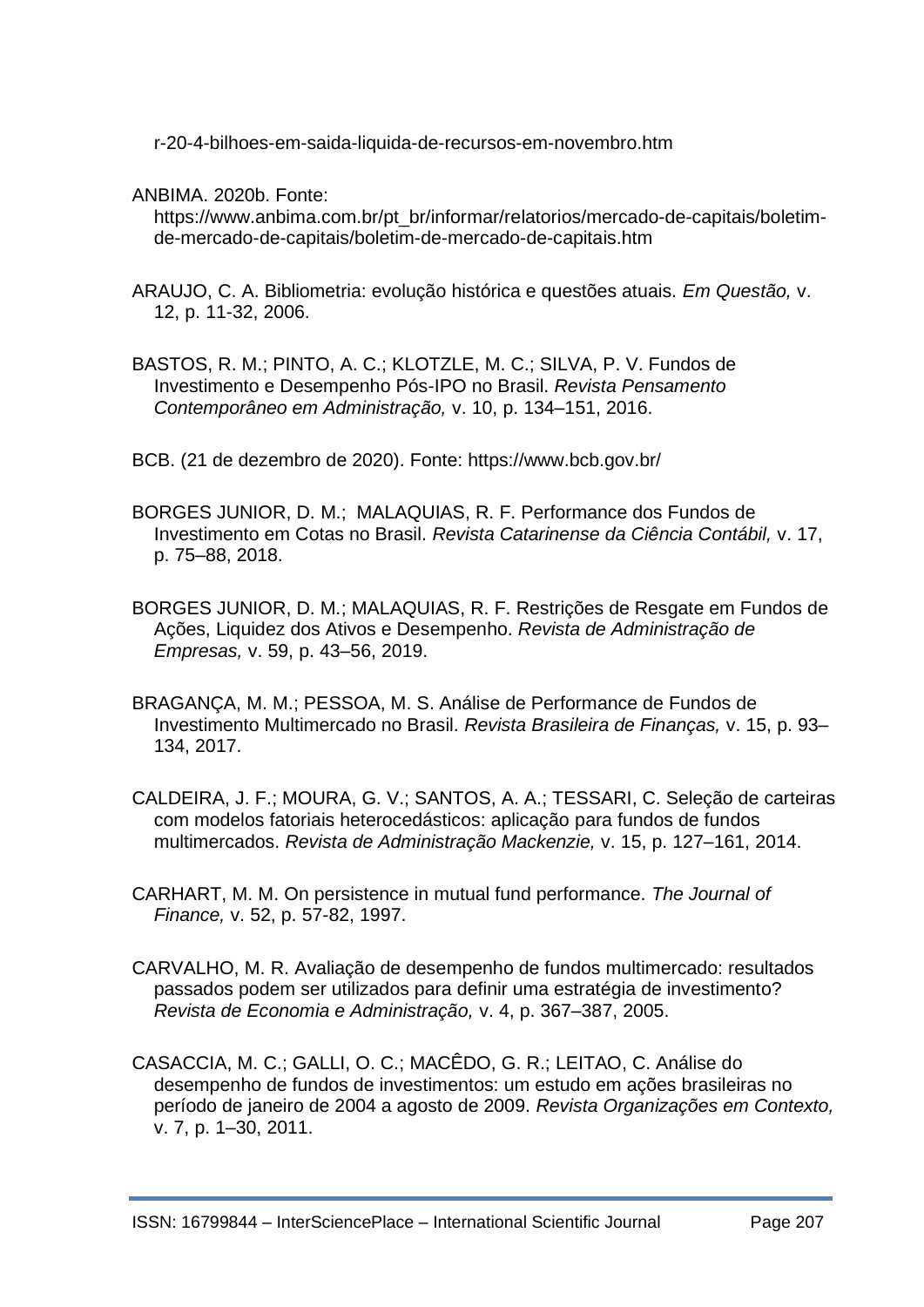- CIPPICIANI, F. A. Será que o Grau de Atividade *Explica a Performance dos Fundos de Investimento em Ações Ativos no Brasil?* 2017. Dissertação (Mestrado em Administração) – Fundação Escola de Comércio Álvares Penteado (FECAP), São Paulo.
- CORREIA, T. S.; COSTA, I. L.; LUCENA, W. G. Influência dos Perfis de Profissionais de Empresas Gestoras no Desempenho de Fundos de Investimento à Luz da Teoria da Sinalização. *Revista Universo Contábil,* v. 14, p. 72–92, 2018.
- DALMÁCIO, F. Z.; NOSSA, V.; ZANQUETTO FILHO, H. Avaliação da relação entre a performance e a taxa de administração dos fundos de ações ativos brasileiros. *Revista de Educação e Pesquisa em Contabilidade,* v. 1, p. 1–20, 2007.
- FAMA, E. F. Efficient Capital Markets: II. *The Journal of Finance,* v. 46, p. 1575- 1617, 1991.
- FAMA, E. F.; FRENCH, K. R. Common Risk Factors in the Returns on Stocks and Bonds. *The Journal of Finance,* v. 3, p. 3-56, 1993.
- FAMA, E. F.; FRENCH, K. R. A five-factor asset pricing model. *The Journal of Financial Economics,* v. 116, p. 1-22, 2015.
- FERNANDES, A. R.; FONSECA, S. E.; IQUIAPAZA, R. A. Modelos de Mensuração de Desempenho e sua Influência na Captação Líquida de Fundos de Investimento. *Revista Contabilidade & Finanças - USP,* v. 29, p. 435-451, 2018.
- FONSECA, N. F.; BRESSAN, A. A.; IQUIAPAZA, R. A.; GUERRA, J. P. Análise do desempenho recente de fundos de investimento no Brasil. *Contabilidade Vista & Revista,* v. 18, p. 95–116, 2007.
- FONSECA, S. E.; FERNANDES, A. R.; CUNHA, C. L.; IQUIAPAZA, R. A. Fundos de Investimento: 'Performance' Aplicando Modelo Carhart e Análise Envoltória de Dados. *Revista de Administração Contemporânea,* v. 22, p. 355–379, 2018.
- GERTH, F. M. *Gestores de fundos de ações são capazes de entregar retornos anormais positivos de forma recorrente?* 2020. Dissertação (Mestrado em Gestão para a Competitividade) – Escola de Administração de Empresas de São Paulo, Fundação Getúlio Vargas, São Paulo.
- GIL, A. C. *Métodos e técnicas de pesquisa social*. 5. ed. São Paulo: Atlas, 2007.
- GUSMÃO, A. B.; TERRA, P. R.; BRAGA, D. G. A natureza do capital influencia o desempenho das administradoras de fundos de investimento de renda fixa? *Contexto - Revista do Programa de Pós-Graduação em Controladoria e*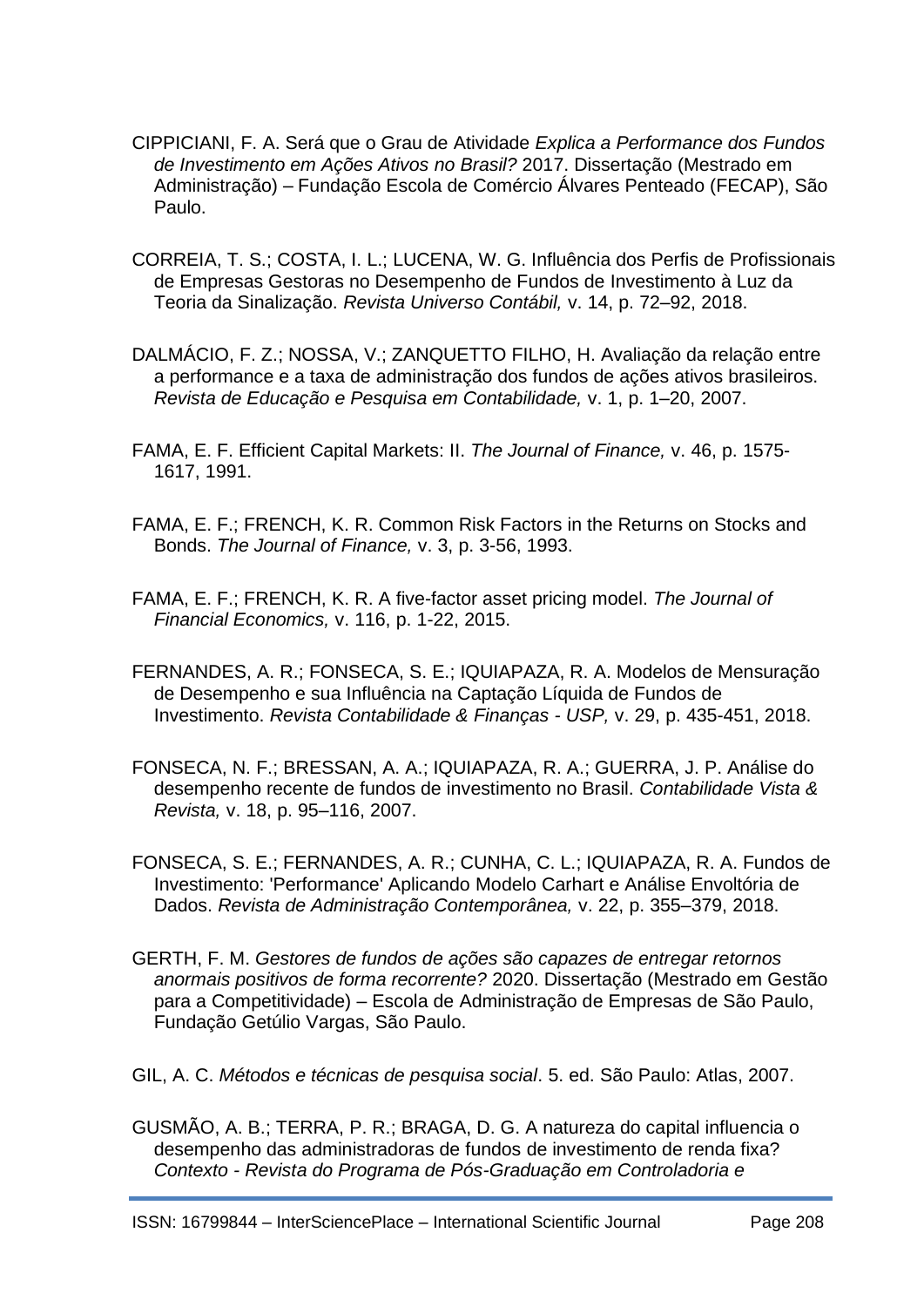*Contabilidade da UFRGS,* v. 10, p. 87–96, 2010.

- JENSEN, M. C. (1978). Some anomalous evidence regarding market efficiency. *Journal of Financial Economics,* v. 6, p. 95-101, 1978.
- LEUSIN, L.; BRITO, R. Market timing e avaliação de desempenho dos fundos brasileiros. *Revista de Administração de Empresas,* v. 48, p. 22–36, 2008.
- MAESTRI, C. O.; MALAQUIAS, R. F. Aspects of manager, portfolio allocation, and fund performance in Brazil. *Revista Contabilidade e Financas,* v. 29, p. 82–96, 2018.
- MALAQUIAS, R. F.; EID JUNIOR, W. Fundos multimercados: desempenho, determinantes do desempenho e efeito moderado. *Revista de Administração Mackenzie,* v. 15, p. 135–163, 2014.
- MATOS, P. R.; PENNA, C. M.; SILVA, A. B. Fundos Mútuos de Investimento em Ações no Brasil: Incentivos, Gestão e Convergência. *Brazilian Business Review,*  v. 12, p. 115–149, 2015.
- MELO, R. A.; MACEDO, M. A. Análise multicriterial do desempenho de longo prazo das carteiras de ações de fundos de investimento multimercado macro no brasil no período de 2005 a 2010. *Revista Evidenciação Contábil & Finanças,* v. 1, p. 69–89, 2013.
- MENDONÇA JÚNIOR, J. A.; CAMPANI, C. H.; LEAL, R. P. A Escolha de Fundos de Ações e o Investidor Individual. *Revista de Administração Contemporânea,* v. 21, p. 41–62, 2017.
- MILAN, P. L.; EID JUNIOR, W. Elevada Rotatividade de Carteiras e o Desempenho dos Fundos de Investimento em Ações. *Revista Brasileira de Finanças,* v. 12, p. 469–497, 2014.
- MILANI, B.; CERETTA, P. S. Tamanho e rentabilidade dos fundos brasileiros de investimento em ações. *Revista Alcance,* v. 19, p. 461–475, 2012.
- MILANI, B.; CERETTA, P. S. Efeito tamanho nos fundos de investimento brasileiros. *Revista de Administração da UFSM,* v. 6, p. 119–138, 2013.
- OLIVEIRA FILHO, E. C. *Desempenho de Fundos de Investimentos em Ações Brasileiros*. 2007. Dissertação (Mestrado em Administração) – Escola de Administração de Empresas de São Paulo, Fundação Getúlio Vargas, São Paulo.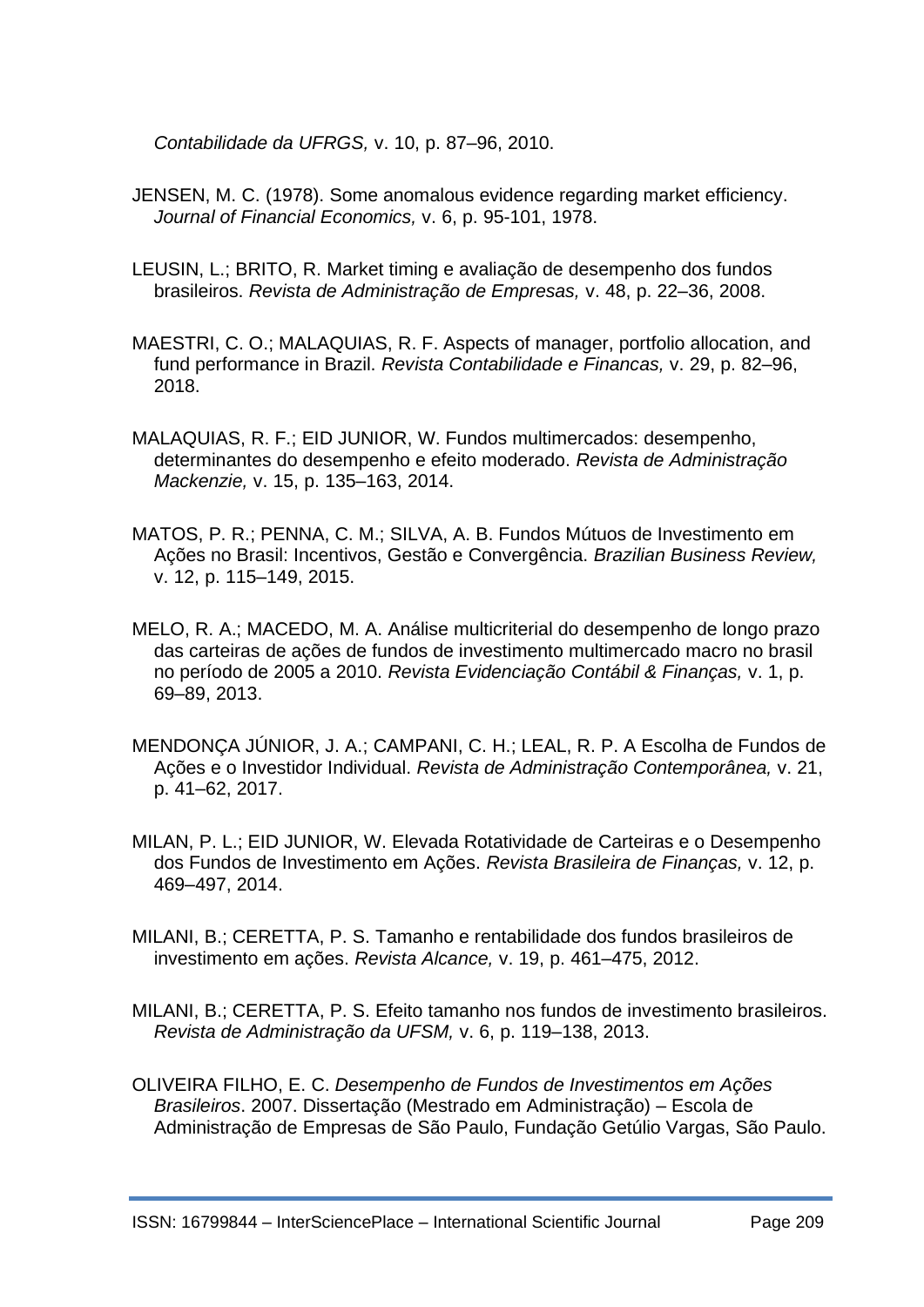- OLIVEIRA, A. P.; SAITO, L. M.; DOMINGUES, C. R. A produção científica sobre Capacidades Dinâmicas: um estudo bibliométrico de 1997 a 2018. *Future Studies Research Journal: Trends and Strategies [FSRJ],* v. 12, p. 223-241, 2020.
- OLIVIERA, B. G.; SOUSA, A. F. Fundos de investimento em ações no Brasil: métricas para avaliação de desempenho. *Revista de Gestão,* v. 22, p. 41–56, 2015.
- PAZ, R. L.; IQUIAPAZA, R. A.; BRESSAN, A. A. Influence of Investors' Monitoring on Equity Mutual Funds' Performance. *Revista de Gestão, Finanças e Contabilidade,*  v. 7, p. 79–101, 2017.
- PINTO, D. M. A. *Desempenho dos fundos de investimento de ações brasileiras: um estudo do período de 2000 a 2014*. 2014. Dissertação (Mestrado em Administração) – Escola de Economia de São Paulo, Fundação Getúlio Vargas, São Paulo.
- ROSENHEK, M. *Performance de Fundos Mútuos de Investimento no Brasil: Uma Análise dos Fenômenos de Hot-Hands, Sinalização e Persistência de Retornos.* 2002. Dissertação (Mestrado em Administração) – Escola de Administração de Empresas de São Paulo, Fundação Getúlio Vargas, São Paulo.
- SILVA, N. D.; MALAQUIAS, R. F.; PEIXOTO, F. M. Home Bias e Desempenho: Um Estudo com Fundos de Ações Brasileiros. *Revista de Administração da UFSM,* v. 13, p. 58–71, 2020.
- SILVA, S. E.; ROMA, C. M.; IQUIAPAZA, R. A. A Taxa de Administração Sinaliza o Desempenho dos Fundos de Investimento em Ações no Brasil? *Revista de Educação e Pesquisa em Contabilidade,* v. 12, p. 286–302, 2018.
- SILVA, S. E.; ROMA, C. M.; IQUIAPAZA, R. A. Portfolio turnover and performance of equity investment funds in Brazil. *Revista Contabilidade e Financas,* v. 31, p. 332– 347, 2020.
- TAGUE-SUTCLIFFE, J. An introduction to informetrics. *Information Processing & Management,* v. 28, p. 1-3, 1992.
- TRUJILLO FERRARI, A. *Metodologia da Pesquisa Científica.* São Paulo: McGraw-Hill do Brasil, 1982.
- VARGA, G. Indice de Sharpe e outros Indicadores de Performance aplicados a fundos de ações brasileiros. *RAC,* v. 5*,* p. 215-245, 2001.

VARGA, G.; WENGERT, M. A indústria de fundos de investimentos no Brasil.